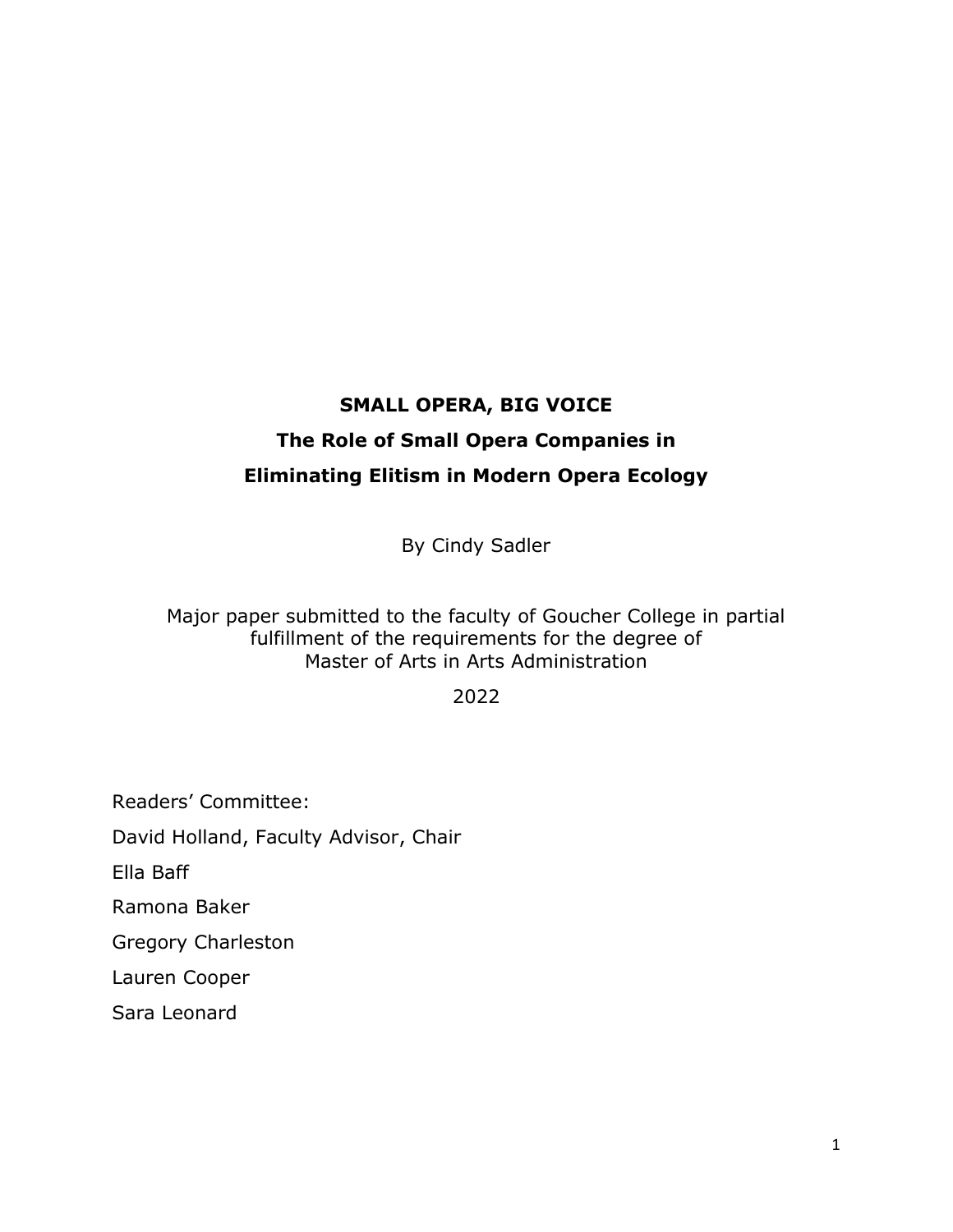*"The opera house, a union grand of capital and labor! Long may this stately structure stand, a monument to Tabor."*

*"So fleet the works of men/Back to the earth again;/Ancient and holy things/Fade like a dream."*

Inscriptions at the Tabor Grand Opera House in Denver, CO, quoted in Douglas Moore and John LaTouche's *The Ballad of Baby Doe.*

> *"It is our right and responsibility to create a new world."* adrienne maree brown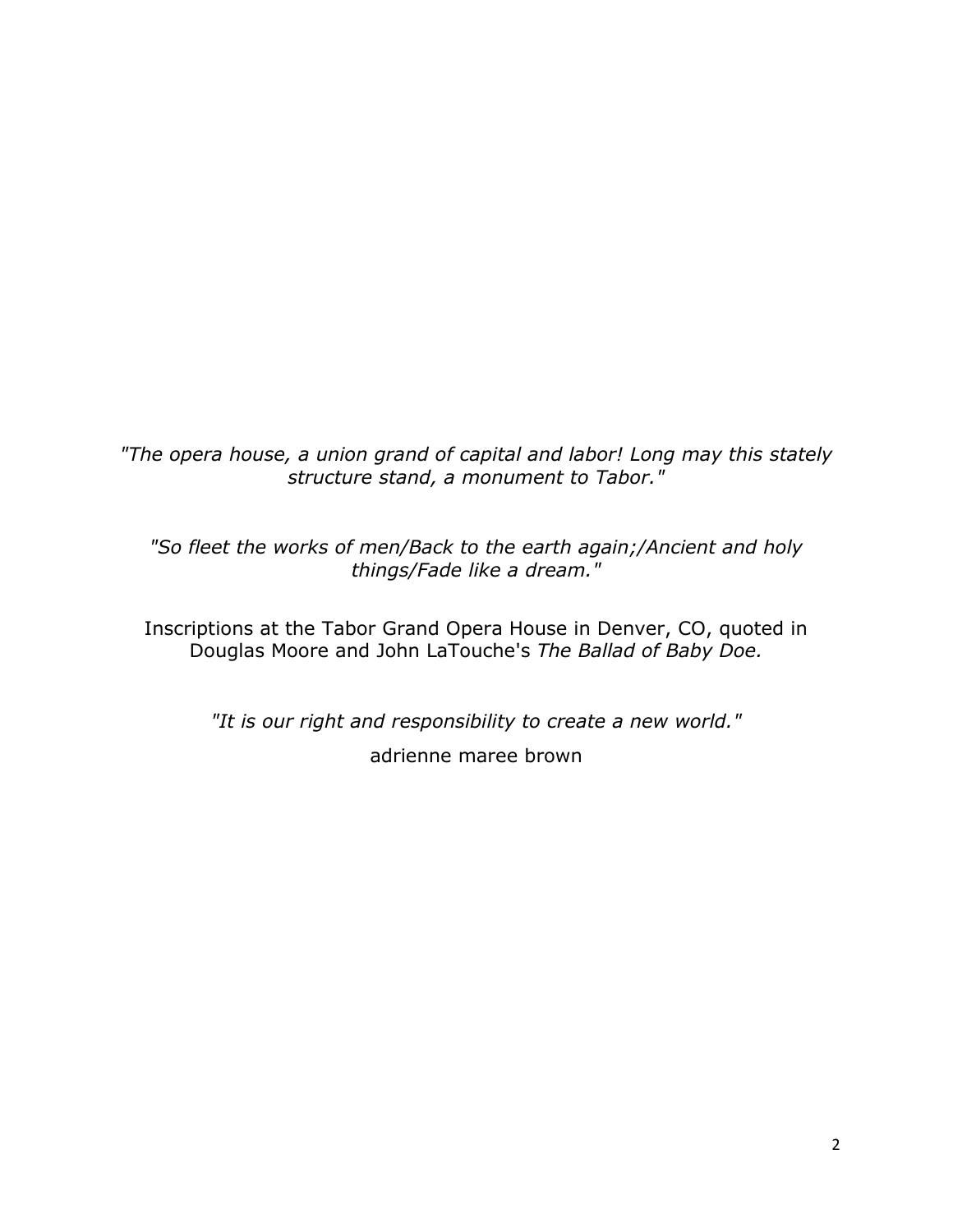## **INTRODUCTION**

In the United States, small opera companies are the veins that carry fresh blood throughout the American opera world, and their work benefits both their communities and the American opera ecology at large. Their size gives them organizational agility, making them more flexible and faster to act. They often serve as proving grounds for young singers, directors, conductors, and designers, and as conduits to the larger opera stage. Where larger companies battle the perception and reality of elitism, lack of diversity, entrenchment, colonialism, racism, and inaccessibility, smaller companies enjoy deeper engagement with their communities and serve a broader range of people in their mainstage programs. For these reasons and others, grassroots and experimental opera organizations are pivotal to eliminating elitism in the twenty-first-century opera ecology.

Ask the average citizen to describe opera, and they are likely to invoke a child star from a televised national talent show, allude to a fat woman in a horned helmet, or mention the Broadway musical *The Phantom of the Opera*. They likely will never have attended a live opera, but perhaps have heard snippets on the radio or chanced upon a late-night showing on their local PBS channel. Opera in contemporary America is not entirely unknown. Still, it suffers from a challenging perceptual problem, including its reputation as an elitist art form rife with racism, colonialism, and misogyny both onstage and off, complicated by dwindling funding and attendance. In response to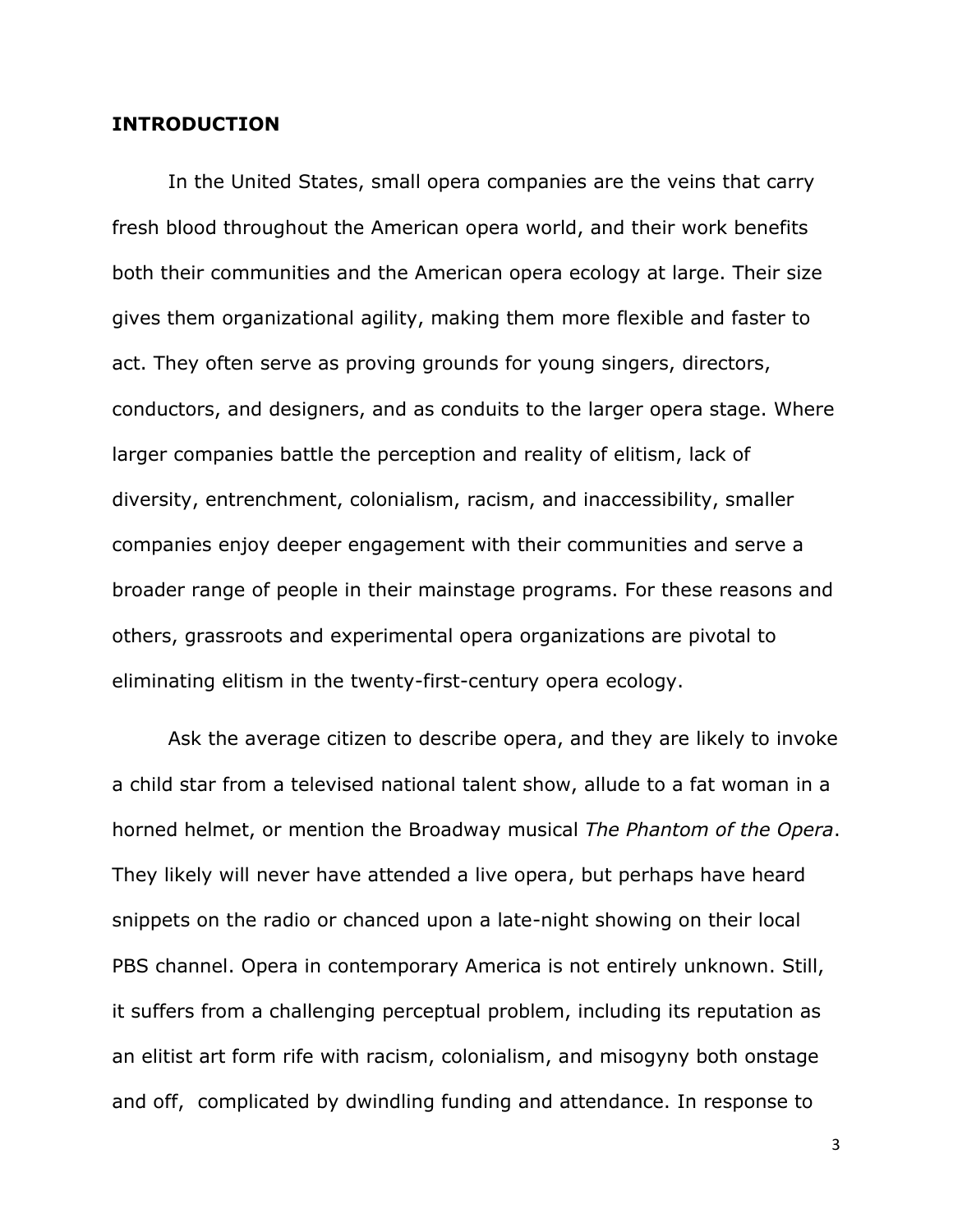the #MeToo movement, George Floyd's murder, and the Black Lives Matter movement, the American opera industry began to address its problems in more meaningful and substantive ways than it had previously done: hiring diversity officers, deliberately populating the stage and administrative offices with more people of color, programming the works of nonwhite, noncisgender-male composers, revisiting sexual harassment policies and firing high-profile offenders. Yet, there is a very long way to go before American opera can truly divest itself of its elitist aura. Opera must fundamentally change to survive the realities of the twenty-first century. Small opera companies<sup>1</sup> are well-equipped and positioned to lead the necessary changes, and in many cases, have been engaging in work for positive change for many years.

Opera in America was not always so elitist. Carried to the U.S. in the hearts of immigrants who brought precious pieces of home with them to the wilderness, it quickly gained popularity in places like New Orleans, where the first documented performance was a piece called *Sylvain*, premiering in 1796 (Andersson). It thrived throughout the colonization of the American West as small-town opera houses, far from the Puritan East Coast, sprang up across the country. They were accessible to everyone (although people of color were not granted equal access), and opera in this period was an art form that could be enjoyed by people of many different backgrounds. It was

 $<sup>1</sup>$  See Appendix A for a definition of opera company budget classes.</sup>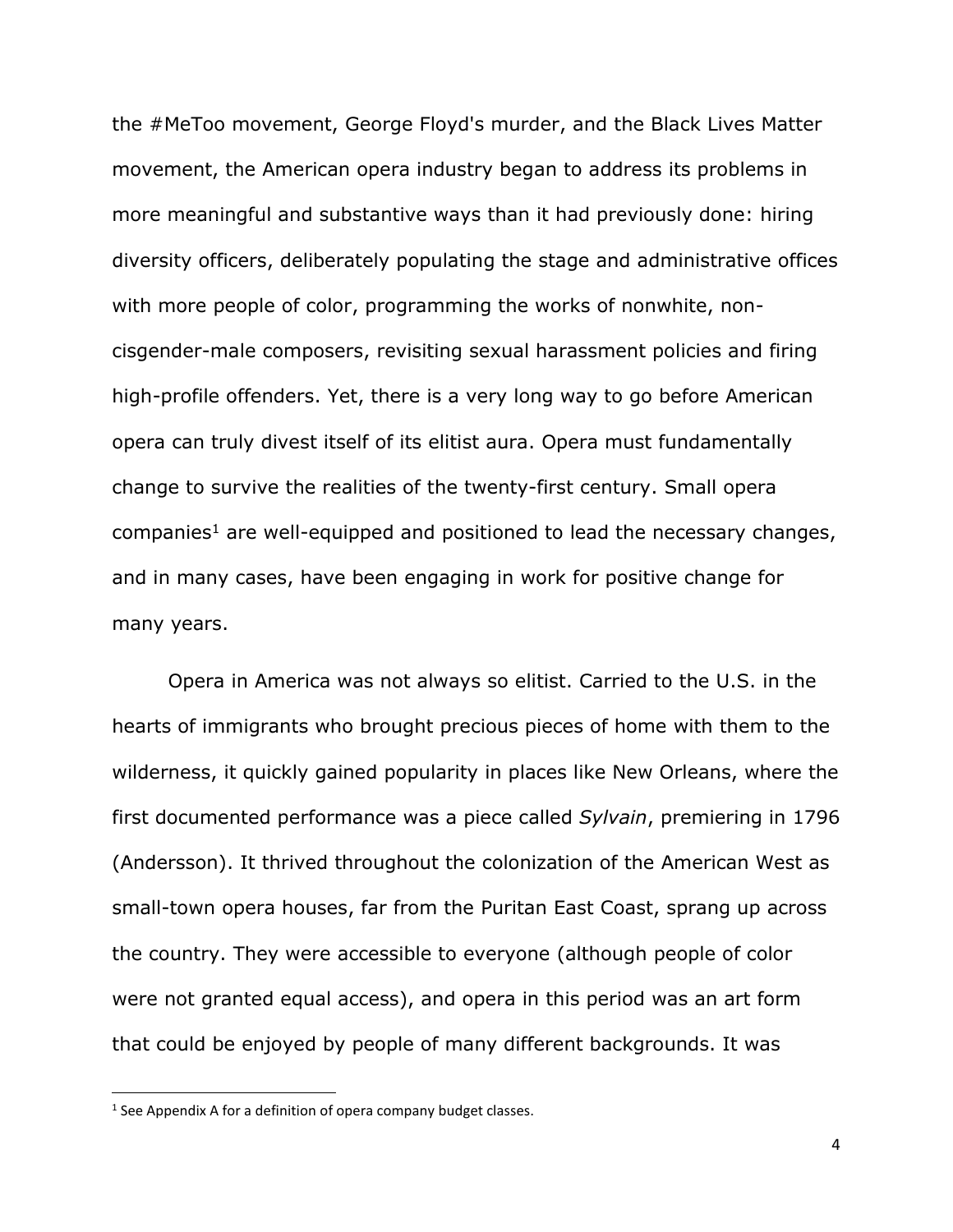perhaps more sophisticated than the music hall, but no segment of society was unwelcome to attend. Still, there was always something that set opera apart from other entertainments. The presence of an opera house was a symbol of sophistication and advancement in a community.

As an enduring symbol of sophistication, it was only natural that as new communication technology developed, opera was chosen to demonstrate and popularize that technology. In 1904, tenor Enrico Caruso became the world's first recording star on the newly-invented Gramophone ("History"). Stars like the soprano Mary Garden appeared in silent films. A "sound film" of opera singers was presented at the Paris Exposition of 1900, and by 1908, such films were the rage in the U.S. as well (Parker 371). Later, popular radio and early television shows such as *The Voice of Firestone* regularly featured opera. In fact, from 1949 to 1964, the National Broadcasting Corporation (NBC) had its own Peabody Award-winning opera company which promoted opera in English, commissioned new works to be performed on television, and toured live (Hadley). Opera stars like Risë Stevens, Mario Lanza, and Richard Tauber enjoyed careers on the silver screen and the stage. Warner Brothers' cartoon rascal Bugs Bunny taught thousands of young fans about opera through beloved shorts such as "The Bunny of Seville" and "What's Opera, Doc?" Opera stars of the 70s, 80s and 90s sang on the enduring children's show *Sesame Street* (there is even an operatic Muppet, Placido Flamingo, named after the famous tenor Placido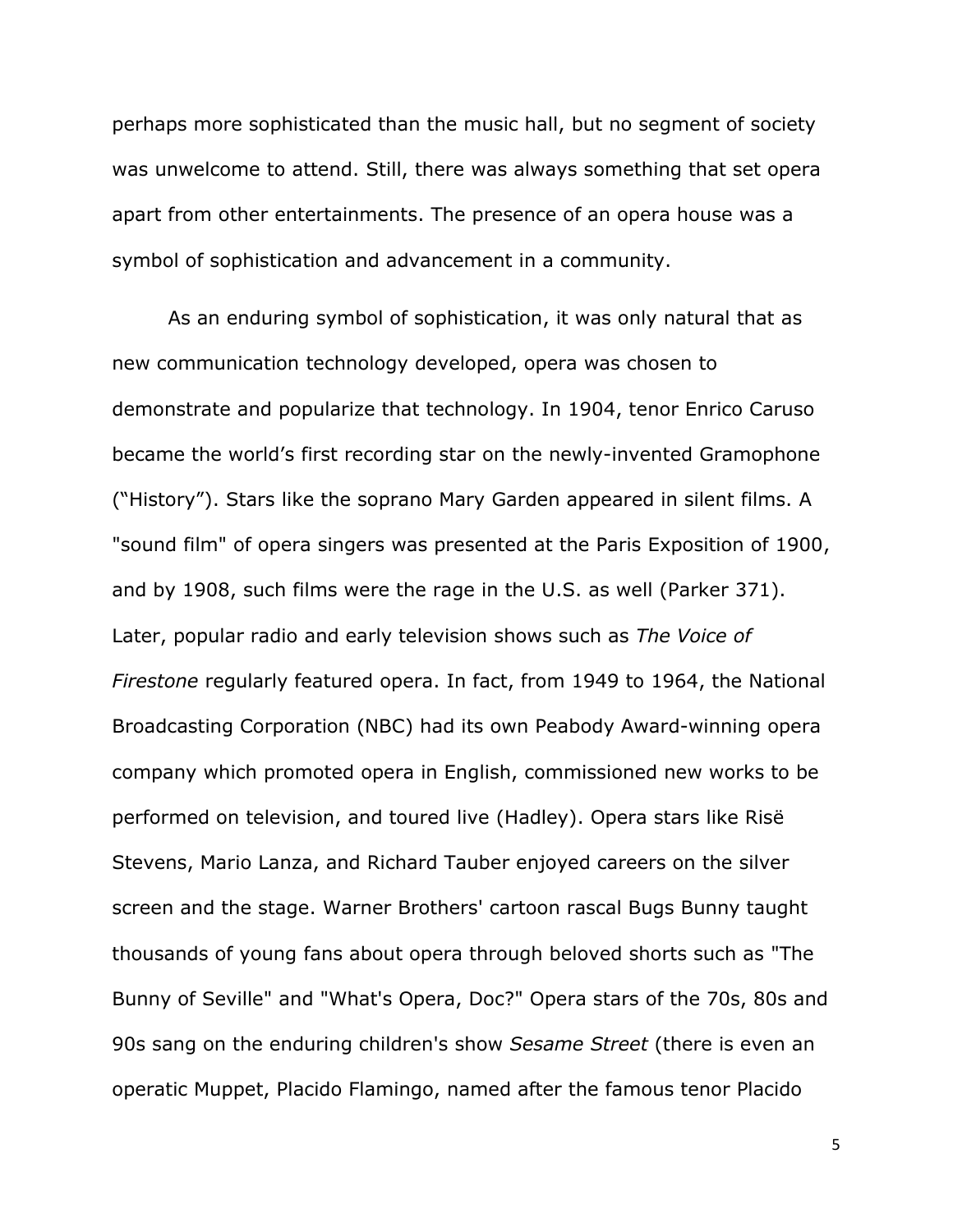Domingo). The Metropolitan Opera has been radio broadcasting its offerings since 1910 and now offers high-definition broadcasts in movie theaters. These efforts and many others have served to keep opera accessible to the average American home.

However, over the decades, the American opera establishment began to separate from its community roots. There were many contributors to this change. Nineteenth-century New York opera houses built by and for the elite, who advertised fancy dress in their program books, instituted strict dress codes and marketed their houses as a higher class of establishment where the unwashed masses were not welcome. The original Metropolitan Opera House, often referred to as "the Old Met," was one of these, built in 1883 by wealthy businessmen who preferred to experience opera free of the hoi polloi who frequented the other big opera house, the Academy of Music ("Our Story"). Other factors include the advent of technology that introduced more inexpensive, plentiful entertainment choices, and a series of financial disasters that reduced donations, such as the Enron disaster of the 90s, the stock market crash following 9/11, and the 2008 stock and housing market crash. As a result of financial challenges and political pressure casting arts education as a luxury schools could no longer afford, many arts and culture programs began to be cut from public schools. Eliminating arts programs continues to be an option for struggling school districts, although it increases inequity in arts access (Peralta). As arts and culture education continue to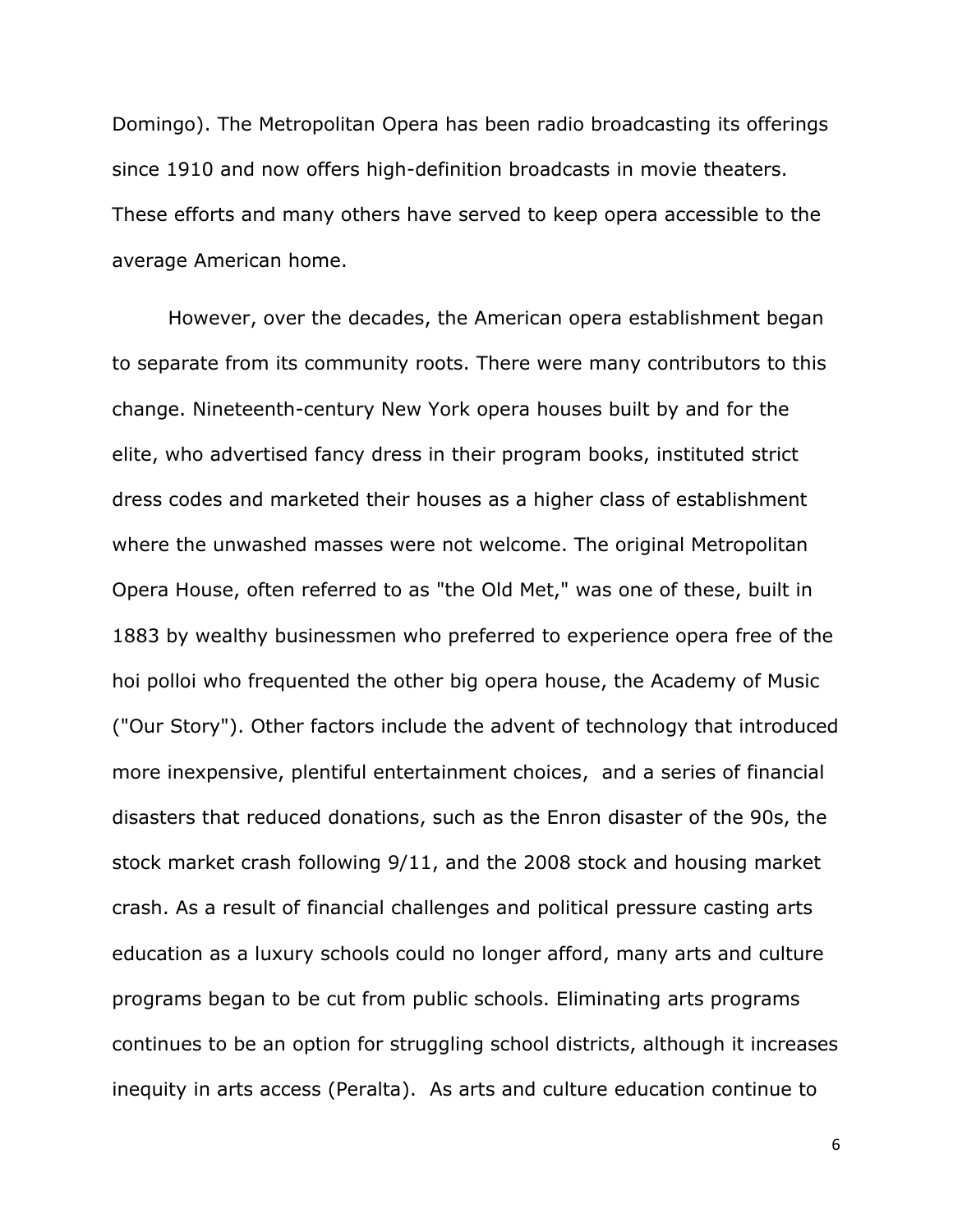fade from schools, fewer young people have easy access to the classical arts. A basic music education is no longer readily available, and in some places, students no longer have access to choir and band programs that help cultivate young talent and music appreciation. Additionally, throughout the twentieth and into the twenty-first centuries, the American opera industry has alienated potential new audiences through its failure to promptly address problematic inherited repertoire, abusive working conditions, gatekeeping, sexual harassment and abuse within its ranks, and lack of diversity on stage, in the administrative offices, and in the board room. Caitlin Vincent, exploring the challenges of inherited repertoire and opera traditions, wrote

… when a work's score and staging traditions are at odds with modern-day cultural norms, traditionalists may find themselves defending aspects of works that, in any other context, would be classified as racist and/or sexist.

Despite the challenges that besiege it, pioneer opera lives on. The true descendants of the American small town opera house are today's small, grassroots, and experimental opera companies. Over one hundred have spread across the U.S., outnumbering their larger cousins (Sadler and Frick). Like their predecessors, they welcome everyone, offering accessible repertoire in unintimidating venues in the hearts of their communities. Small American opera companies currently define opera "by, of, and for the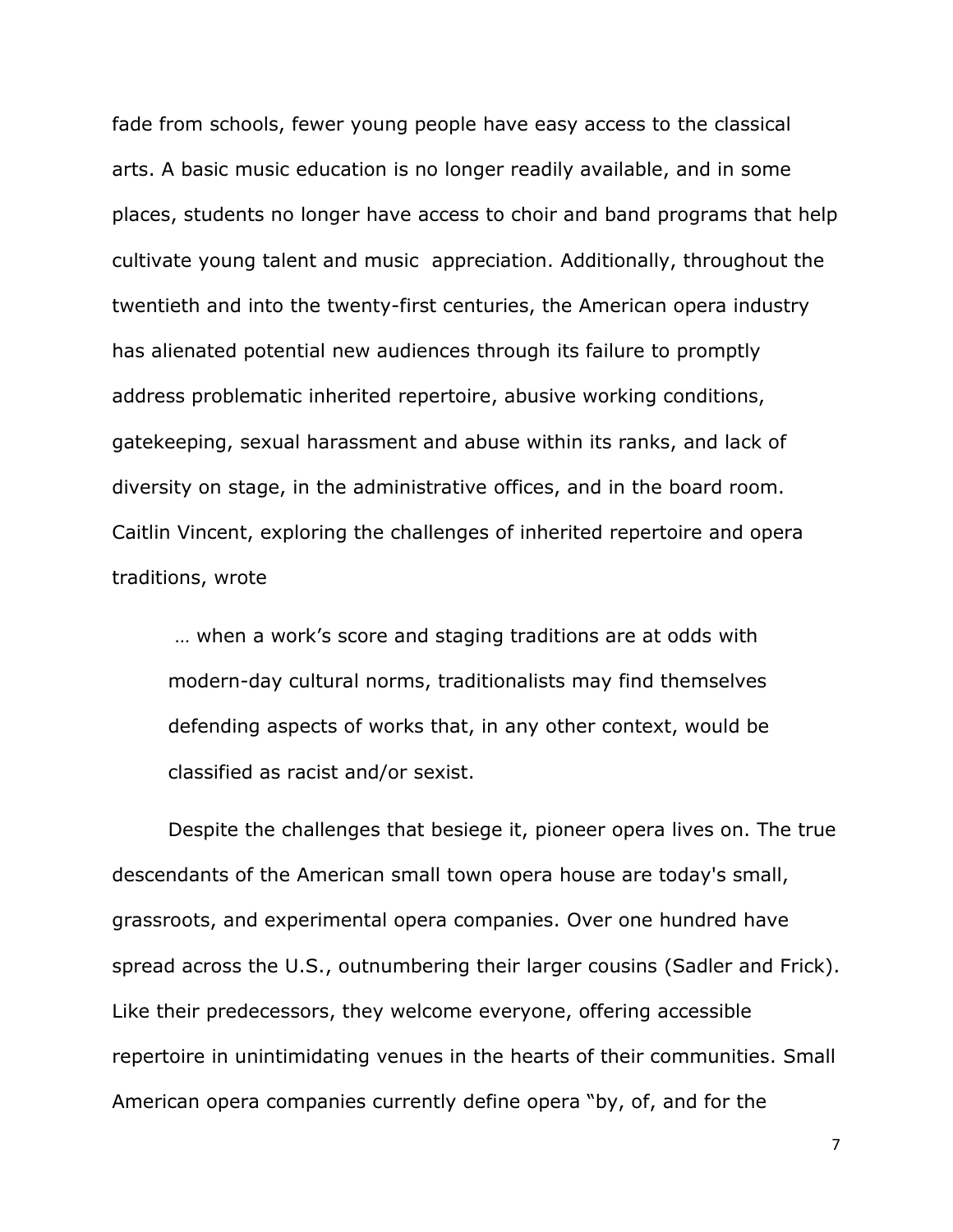people" and in doing so, are leading the way for opera's rehabilitation and relevance for opera in the realm of contemporary art.

#### **PIONEER OPERA PAVED THE WAY**

A few miles from the famous Round Top Festival grounds in rural Central Texas is a tiny unincorporated town called Shelby. Settled in 1841 by German immigrants, Shelby soon boasted a singing society of statewide prominence (Long) and an opera house. This country opera house, a large rectangular building with living quarters downstairs and a sort of ballroom on the second floor, was probably used as often for town meetings, dances, and wedding receptions as it was for performances of any kind. It still stands, and a short walk down the town's single remaining street is a 1914 marble obelisk commemorating Confederate war heroes, erected by members of the Shelby Opera Troupe and Cemetery Association. Clearly, it was important to these German settlers to bring art and culture, and specifically, opera, with them into the wilderness.

Similar community opera houses dot the U.S. At one time, there were thousands, built as the American West was colonized. Many were constructed by immigrants importing their culture to new lands. Others were points of civic pride, called for by society mavens and businessmen to represent that the town had outgrown its frontier roots and now possessed some style, society, and other trappings of sophisticated civilization.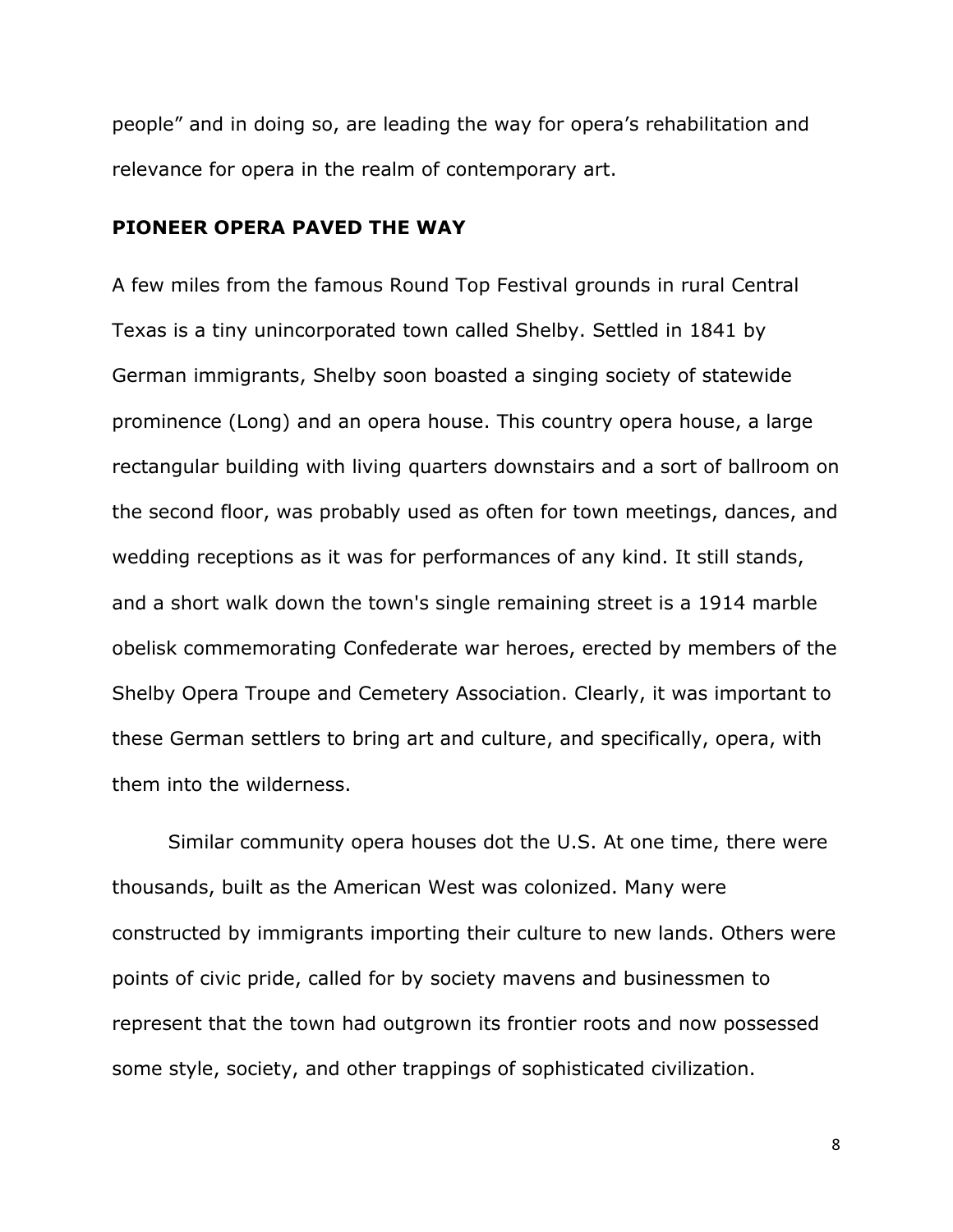Although not intended primarily to house or produce opera, opera and classical music were regular features, and the buildings were purposely titled "opera house" to invoke the wealth and refinement of Europe. "In fact, an opera house became the barometer of the economic and social life of a town," writes Ann Satterthwaite in her book *Local Glories: Opera Houses on Main Street Where Art and Community Meet. "*It meant the town had advanced beyond the survival stage of development*."* (10)

America's nineteenth-century opera houses were home to a wide variety of entertainments and gatherings, but they also hosted famous touring singers and troupes. Tombstone, AZ was a popular stop, hosting superstar tenor Enrico Caruso at its infamous Bird Cage Theater (Wells 387), doubtlessly to the chagrin of the rival Schieffelin Opera House. In Denver, CO, the Tabor Grand Opera House opened with a two-week run by American star soprano and impresario Emma Abbott and her troupe. It later featured luminaries like Adelina Patti ("Tabor Grand Opera House"). Well-established tours visited towns throughout the Rockies in the late 1880s (Satterthwaite 72). The Metropolitan Opera played Leadville, CO and Lincoln, NB (109). According to Satterthwaite:

"Opera is the rage," the *Spirit* reported in February 1853. Opera troupes, many foreign, were all over the country … And opera, often called "grand opera," did take place in small-town opera houses…Early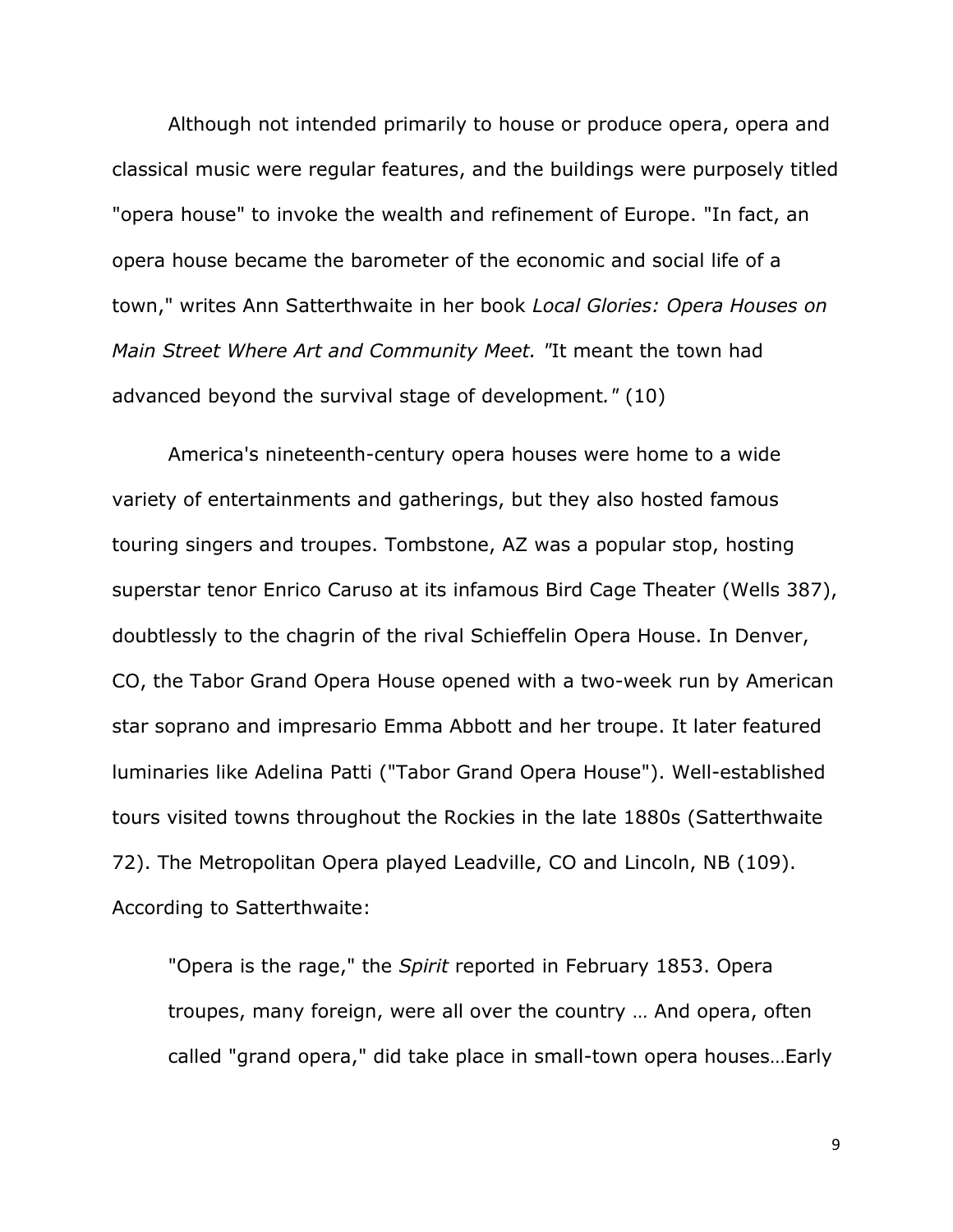opera in the United States was considered appropriate for more than the musical and social elite." (111)

These nineteenth-century community opera houses were quite different from our big modern theaters. Although they were often beautifully decorated and bore the title "Grand" in their names, the allusion was to civic pride and was not intended to exclude certain classes of people. Consider, for example, the gemlike Calumet Theater (also called the Calumet Opera House) in Michigan's Upper Peninsula, with its row of hooks on the back wall of the mezzanine for the local copper miners to hang their hard hats. The white working class had their place in community opera houses, and minorities had theirs, too. Although people of color were excluded from other community institutions such as certain churches, fraternal associations, and social clubs, they were welcome at the opera house, though they did not quite enjoy the "equality" and "neutral turf devoid of social, economic, or religious associations" that Satterthwaite applauds. She acknowledges that people of color often were relegated to the highest balcony or back row and frequently had to enter through separate entrances (162-163.)

A combination of factors intervened to displace community opera houses and transform American opera into an elite form, isolated from the general public. Opera capes and hats marketed to the rich helped kick off a trend of dressing up to attend the opera, as did exclusive dress codes to certain theaters. The orchestra level, traditionally the home to the cheap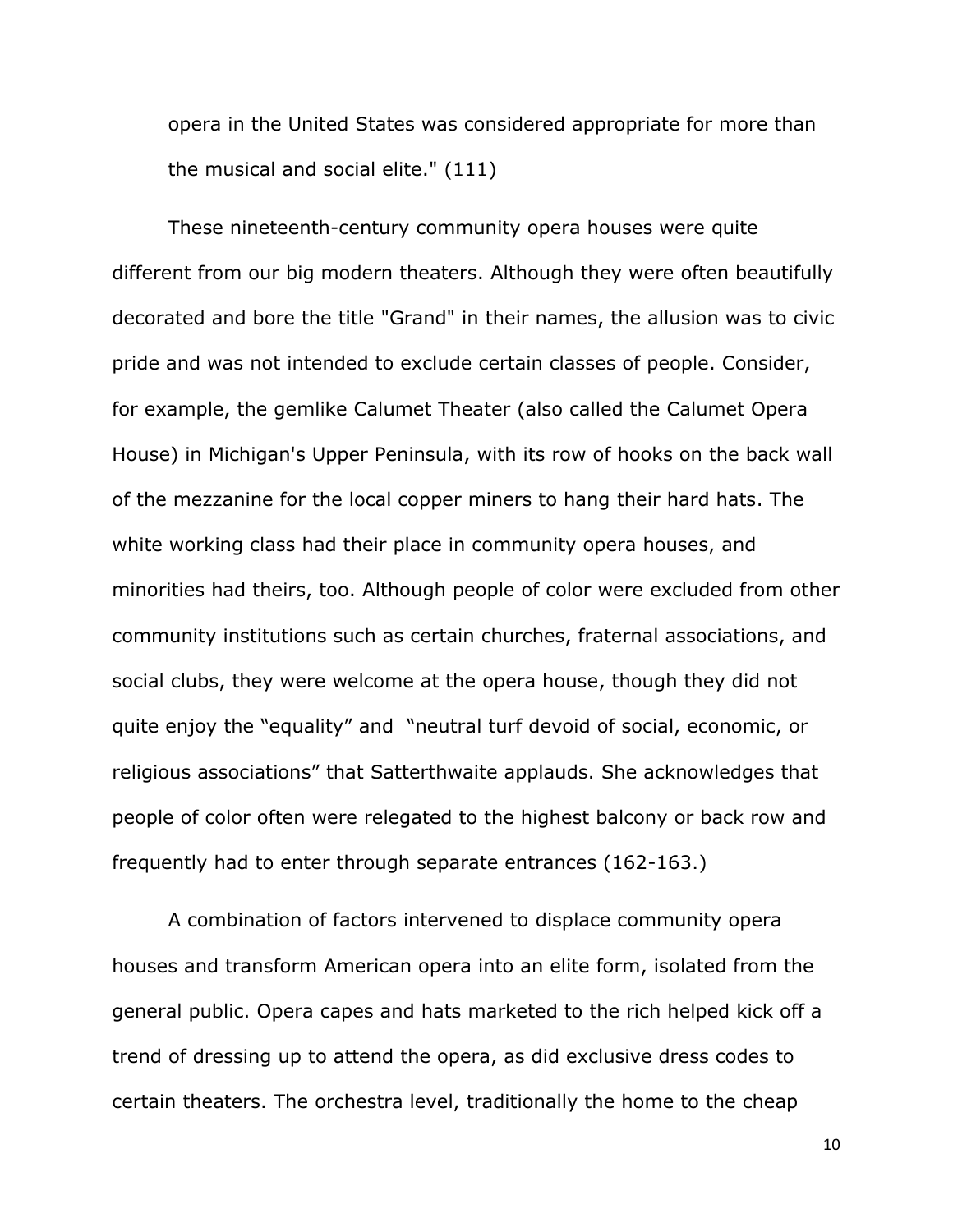seats, began to be segregated to the wealthier patron who wished to concentrate on the performance, while the "common" element was pushed to the upper levels and the very back of the house. Over time, transportation and technology made a greater variety of entertainments easily accessible to all. For example, people from small towns could take the train to the big city for a day's entertainment. Once so important to a town's society, the small community opera house began to die out.

The small opera company, however, did not. Touring troupes and startups flourished, even if they did not always survive for very long. To cite a single example, in the mid-1920s, no fewer than four professional troupes, all confusingly named The American Opera Company, toured the US before dates and funds evaporated after the stock market crash of 1929.

("American Opera Company")

# **AMERICAN OPERA IN THE TWENTIETH CENTURY**

In the television age, opera remained accessible to a broader public. An opera boom in the 1950s and 60s saw the foundation of over twenty-four companies both large and small, such as the Lyric Opera of Chicago  $(T1)^2$ , Houston Grand Opera (T1), Washington National Opera (T1), Minnesota Opera (T2) , Dayton (T4), and Santa Fe Opera (T1). From 1949-1964, NBC

<sup>2</sup> (T#) after an opera company name refers to its Opera America budget category. See Appendix A. If a named company does not have a number, it is not an Opera America member or ceased to exist before the budget tier system came into use.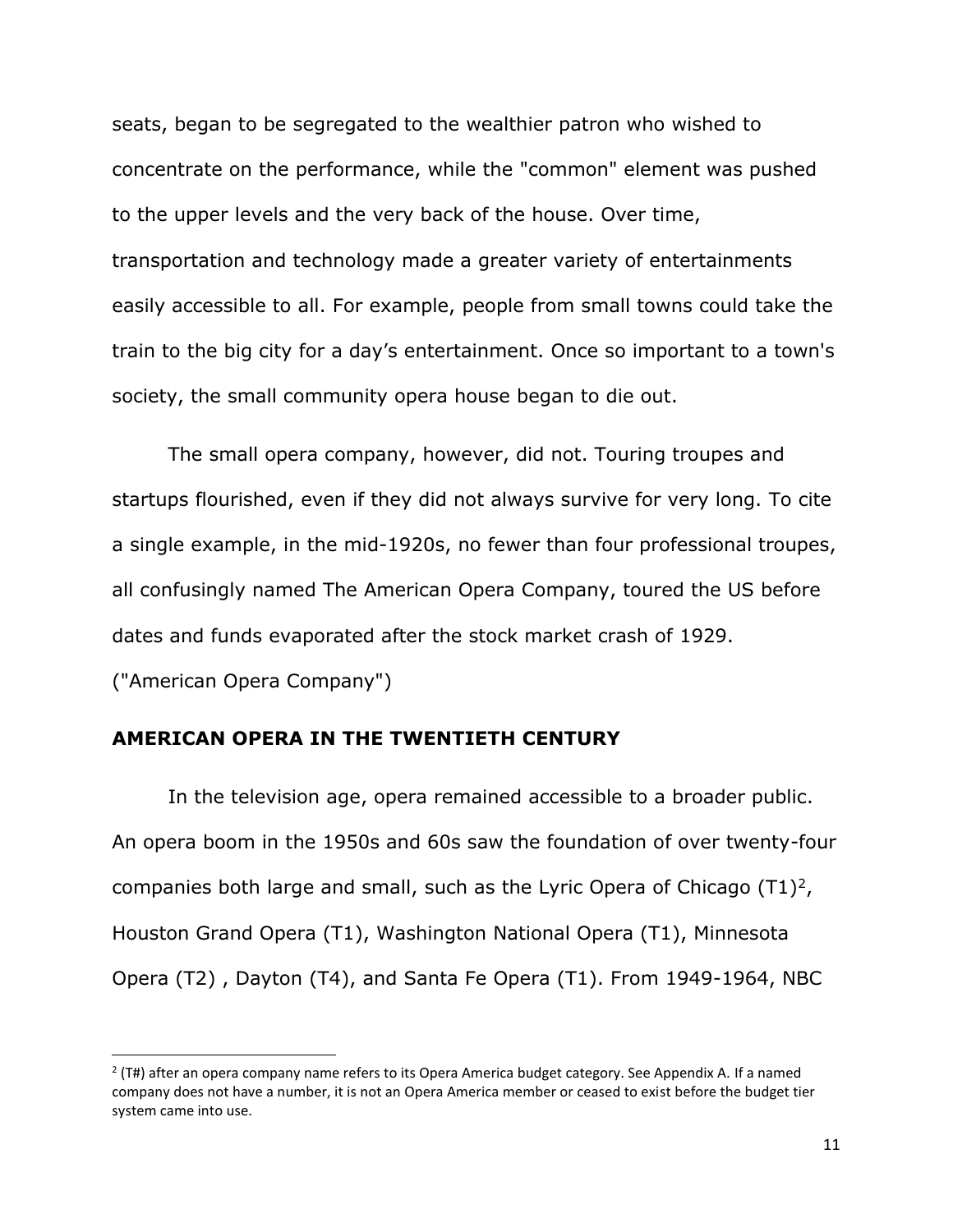had its own opera theatre, which produced operas written for television and had a short-lived touring arm, and at its peak enjoyed a respectable viewership 15 million, rivaling Sunday Night Football's 18 million viewers (Hadley).

American opera expansion continued through the early 2000s. In the 1970s, thirty-two new opera companies launched. Seventeen opera companies opened during the 1980s, even as established companies grew in size (*Seismic*). New York City Opera, Houston Grand Opera's Texas Opera Theater (1974 until the late 1980s), and San Francisco Opera's Western Opera Tour (1967–2003) and others toured the nation. However, the expense of producing tours and the availability of opera even in the "hinterlands" via television and travel eventually resulted in the tours' demise ("Touring opera company").

The 2008-9 recession and September 11, 2001 attacks drastically changed the opera landscape. Attendance dropped and funding dried up. At the same time, technological advances such as high-speed internet brought plentiful entertainment options directly into the American living room. Over the ensuing two decades, many large companies were forced to radically reconsider their way of doing business or close their doors. 2008 was an especially bad year. Three major regional companies, at least two of them Tier 1, failed due to a combination of economic challenges and bad business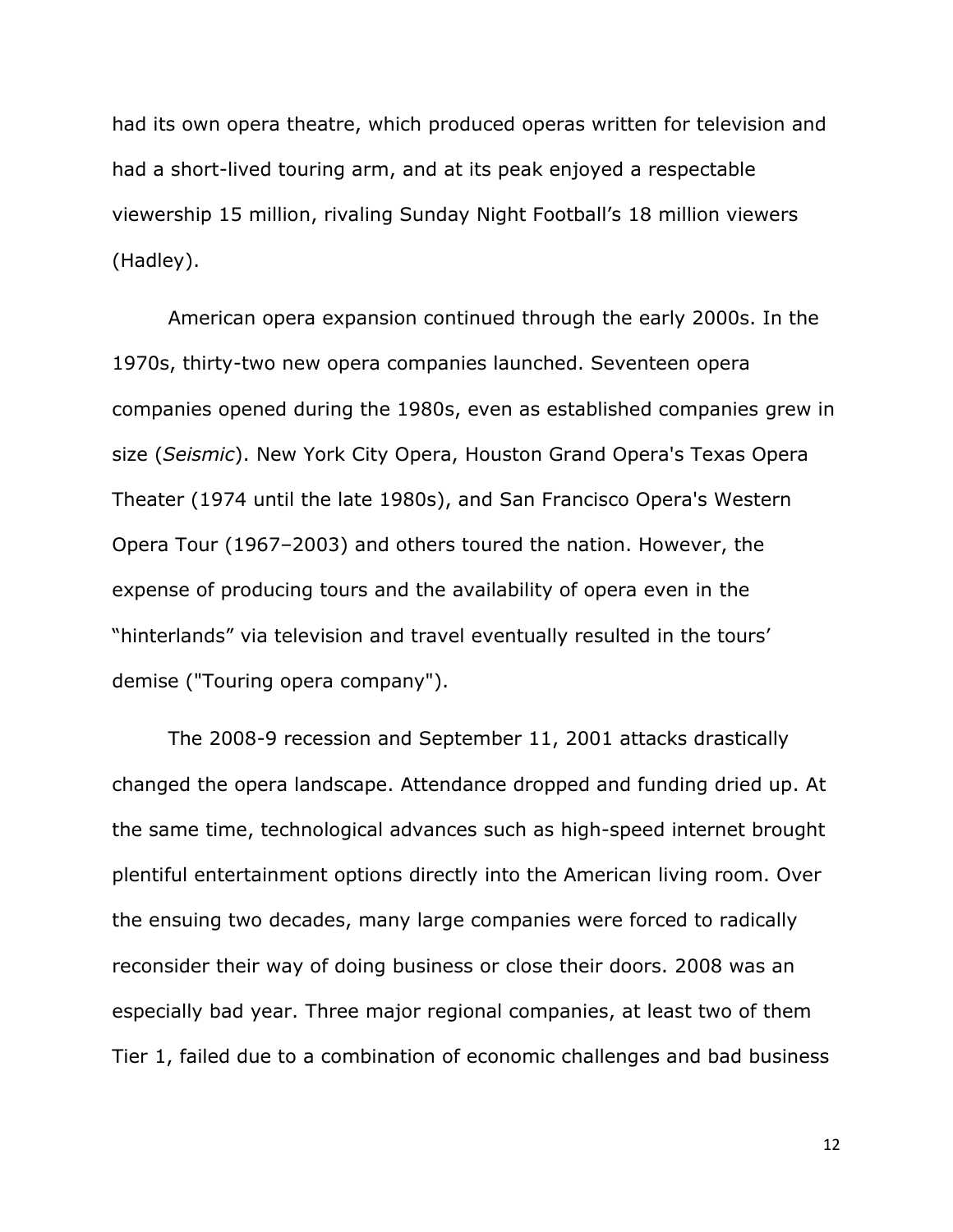decisions: Opera Pacific, the fifty-eight-year-old Baltimore Opera (B.O.), and New York City Opera, "The People's Opera."

Despite the challenging economic climate, opera continues to be available in many cities. Small, homegrown opera companies have sprouted alongside their bigger cousins for decades. They have ridden out both economic turmoil and the pandemic, often thriving in the same cities where major houses rule. These include amateur light opera companies like the G&S (Gilbert and Sullivan) societies of Chicago, IL or Austin, TX, dedicated to producing operetta, primarily the works of popular Victorian satirists W.S. Gilbert and Arthur Sullivan. Others, like New York's legendary Amato Opera, are dedicated to grand opera on a smaller scale. Dubbed "The Smallest Grand Opera in the World," by its founder Tony Amato, Amato Opera was the quintessential mom-and-pop opera company. Its tenure ran from 1948 to 2009 when Amato passed the reins to Amore Opera, a startup founded by Amato alumni. Still others are new, experimental companies determined to push the boundaries of traditional opera through exploration of alternative venues, casting, and interpretations of inherited repertoire, or the creation of innovative and hybrid works. These small opera companies represent the majority of Opera America (OA) opera-producing organizations in America.

Opera may be a niche entertainment, but its fans are very determined. According to OA's 2020 Annual Report, it has 186 professional member opera organizations in North America, most in the Northeast and the rest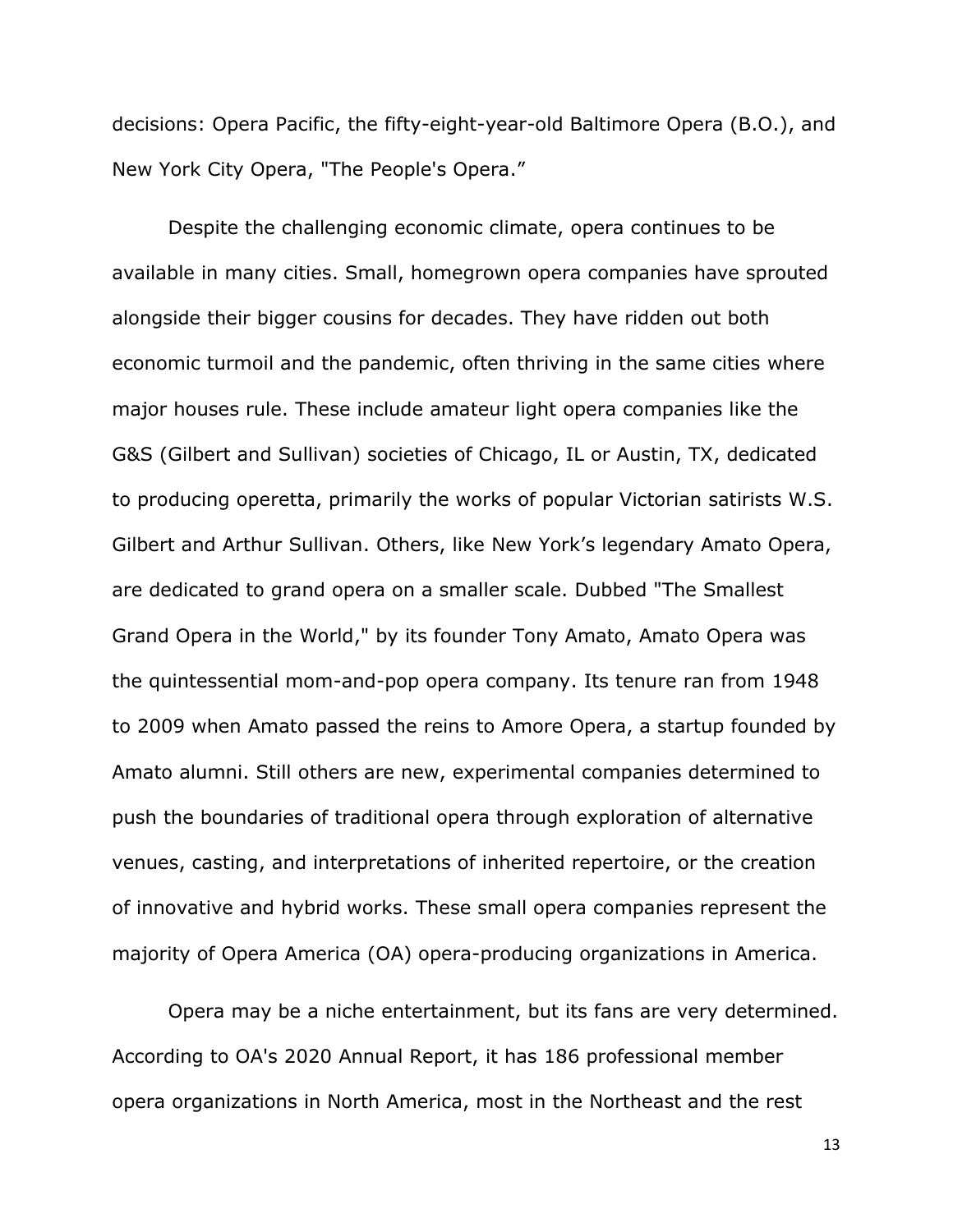distributed more or less evenly throughout the remaining regions. 129 American cities have opera companies and there are 203 OA professional organizational members throughout the US and Canada (2021 Annual Field Report). A closer look reveals a significant fact: one hundred eleven of OA's professional organizational members in the US are Budget Tier 4 or lower. (Sadler and Frick). This means that the majority of Opera America professional member companies in the U.S. have budgets of \$1,000,000 or less.

Size has its advantages. The unexpected loss of a staff member, a shortfall in ticket sales, or the failure to secure an important grant might be devastating to a company with fewer resources, while a larger organization could more easily absorb similar blows. In terms of industry-wide evolution, however, small companies hold a major advantage: by design, they are more accessible and inviting to a wider variety of people. They are less elite.

### **THE PRICE OF ELITISM**

From media depictions of snobby singers and audiences to high ticket prices to years of marketing opera as a luxury product; to a decades-long industry-wide failure to substantively acknowledge and address racism, homophobia, misogyny, and colonialism, opera as an industry has shot itself in the foot when it comes to making itself genuinely welcome to all comers. "We have to acknowledge that we've built a business model in the arts that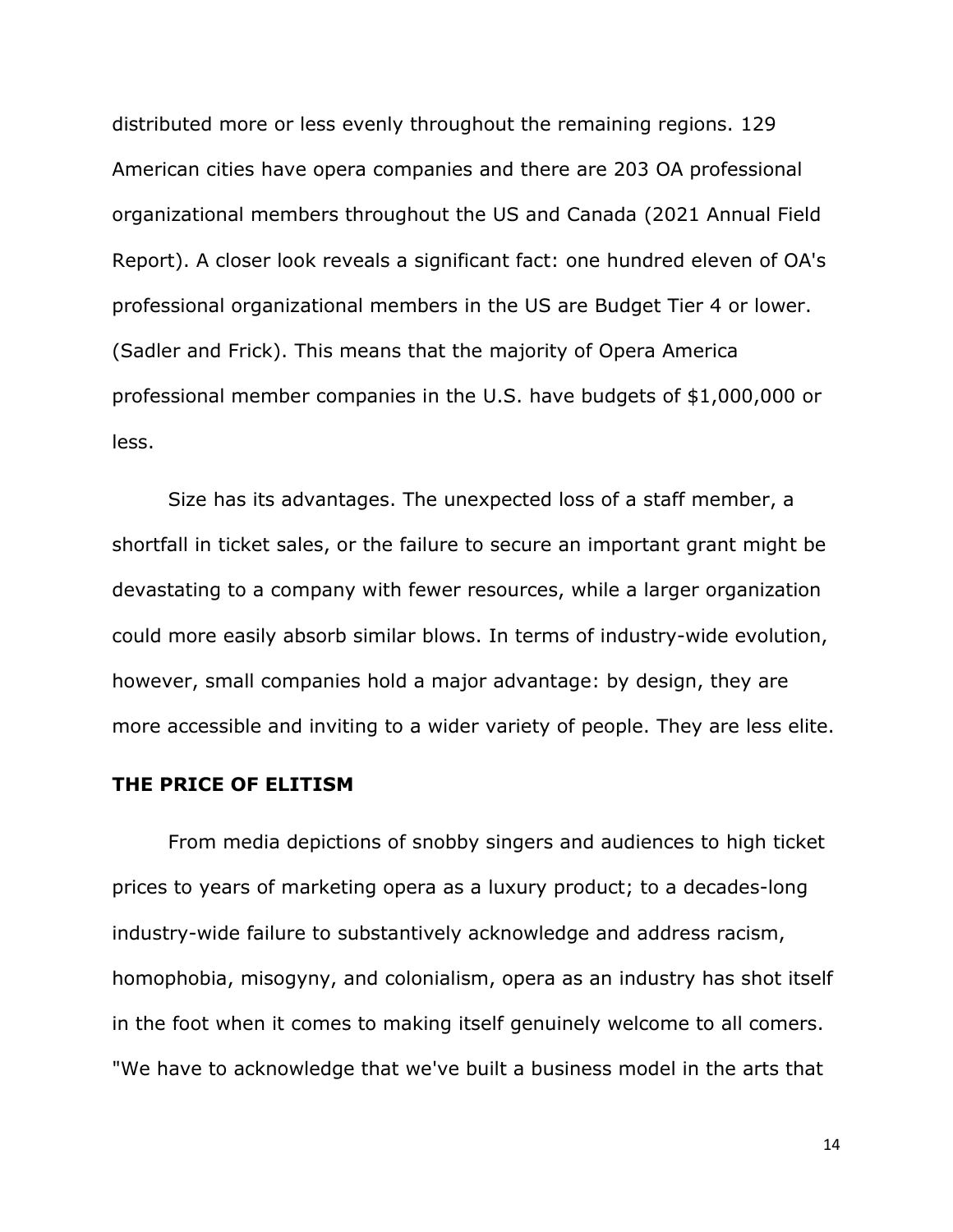kind of rewards exclusivity…The old-fashioned social construct that has defined old opera companies might not appeal to new people," OA President Mark Scorca told the Seattle *Times* ("Seattle Opera's *Aida*").

For many decades, the existence of an opera, symphony, or ballet in a city has signaled civic prestige. The Tier 1 national opera companies such as the Washington National Opera, San Francisco Opera, and Chicago Lyric Opera tend to occupy their own buildings, imposing temples to art. Big regional houses frequently utilize their city's performing arts centers (PACS), which are often located in an arts district or city center relatively removed from the communities where most of their constituencies live. These monuments to art look and are expensive, especially when fancy dress, transportation, parking, and dinner nearby are added to the ticket price.

There are other perceptual barriers to attending PACs. Many people who would otherwise enjoy opera may never have stepped foot inside a fancy PAC unless they were raised attending performing arts events. They may not know how to dress, behave, or what to expect. They may have lived experiences that lead them to believe they will be unwelcome and looked down on by traditional audience members. In short, the location and history of the venues in which operas are performed play a significant role in how welcome people feel.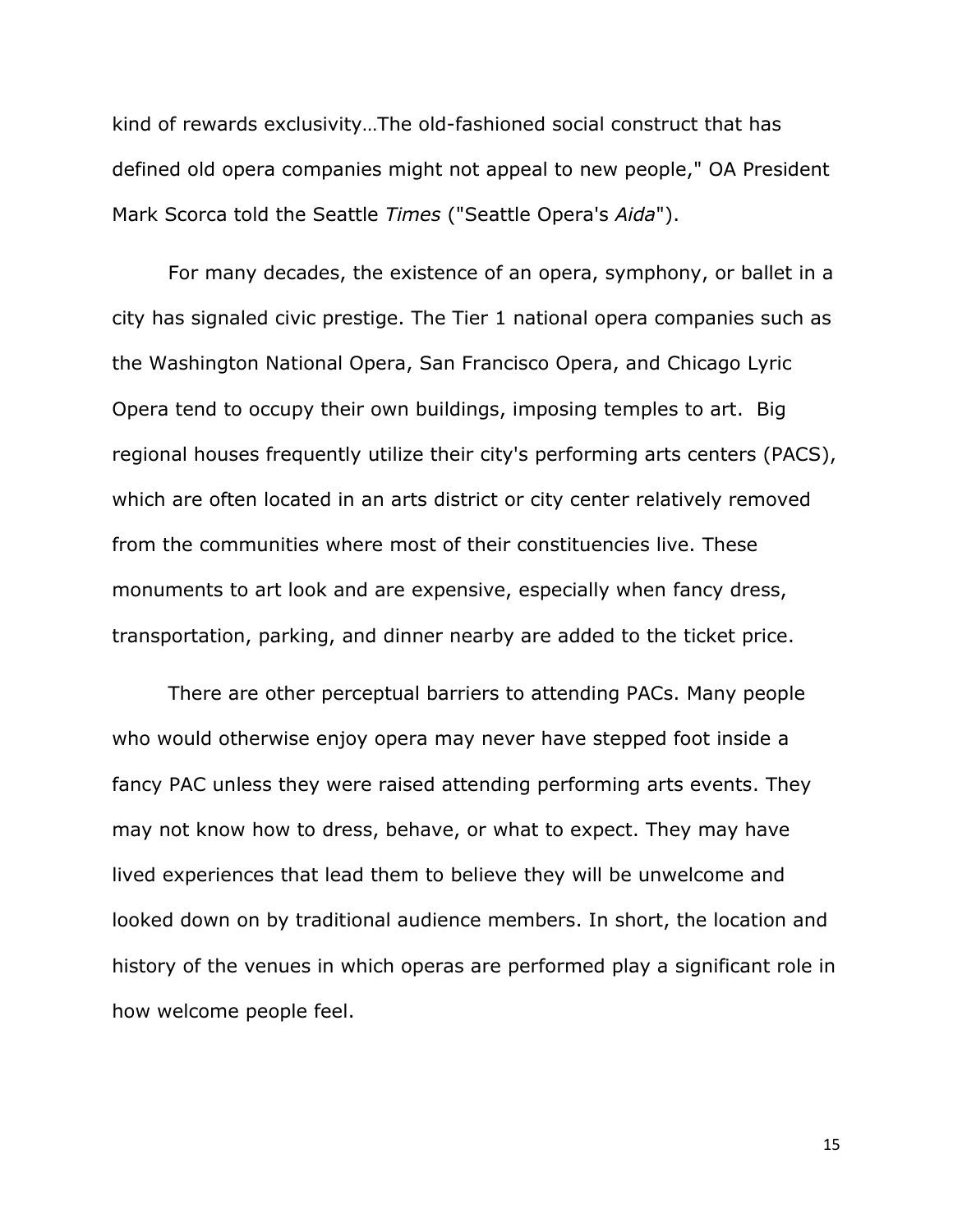LaPlaca Cohen's Culture Track Wave 2 survey finds that over 50% of Black people, Asians, and Pacific Islanders consider opera companies to be home to systemic racism; compared to about 35% of Hispanics, a little over 20% of whites, and about 18% of Indigenous people. One responder wrote, "Online activities can make me feel safe, and more importantly, there is no other discrimination and criticism." Clearly, this responder experiences racism when attending live theater. The same study found that over 50% of BIPOC/AAPI people<sup>3</sup> highly value having local arts and culture venues that reflect their respective cultural identities (Culture Track Wave 2). How likely are people to want to experiment with an unfamiliar art form, especially one that has the reputation of elitism, if it does not reflect their cultural identity and has little to no representation in their local community?

BIPOC/AAPI are traditionally vastly underrepresented in opera companies, whether onstage or in administrative settings. As of March 2022, 164 of the 186 American OA member opera companies are white-led (ninety-six by men, sixty-seven by women, one by a male-female team) (Sadler and Frick). This fact is unlikely to surprise, but it may be surprising to discover that as the budget category lowers, so does the likelihood of the company being run by a white man. 73% of General Directors of Tier One

<sup>&</sup>lt;sup>3</sup>A standard abbreviation for Black or Indigenous People of Color/Asian American or Pacific Islander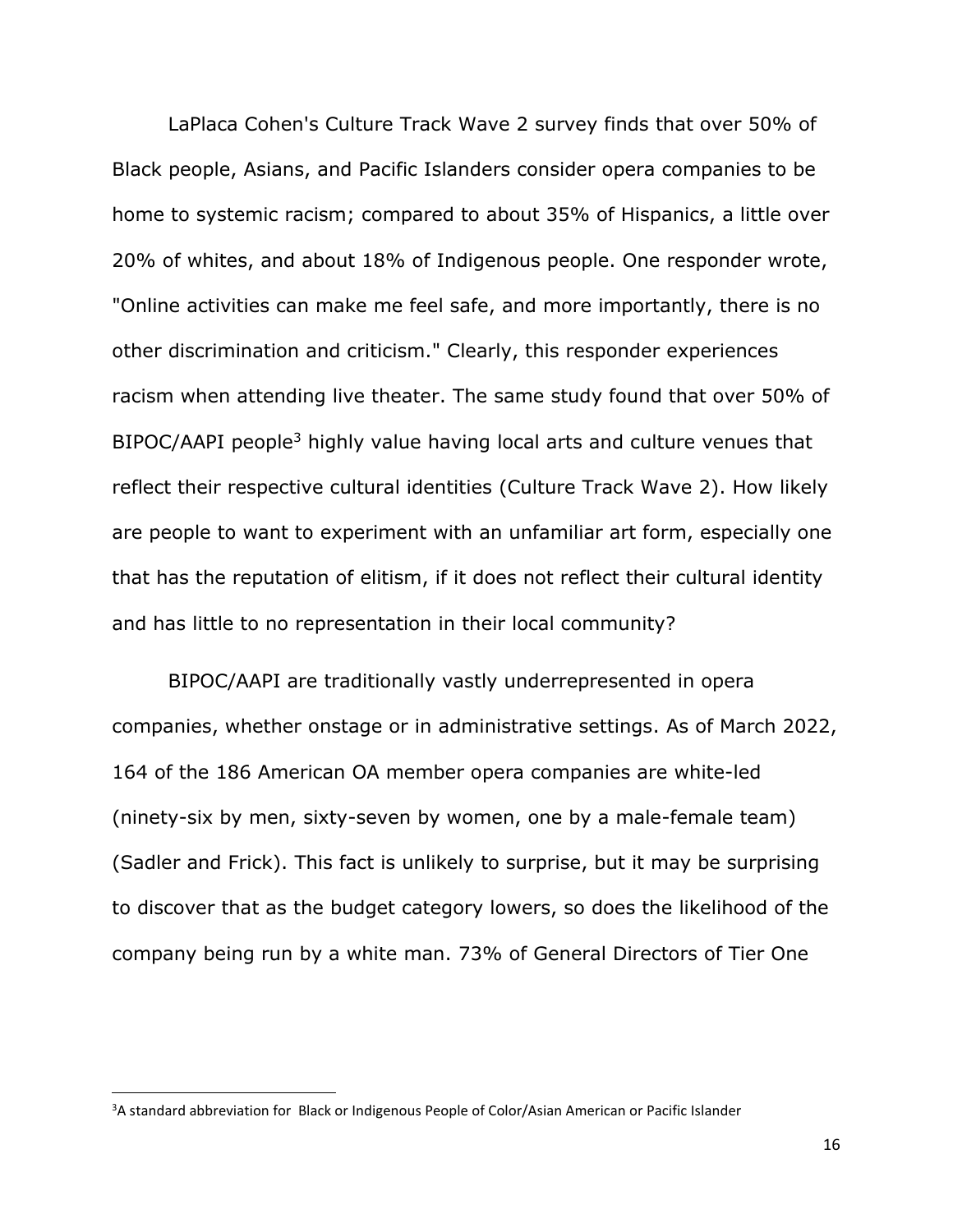companies are white men, compared to 65% for Tier Two, 40% for Tier Three, 60% for Tier Four, and 50% for Tier Five (Sadler and Frick).<sup>4</sup>

The inequity starts with education. Access to expensive music education, summer training programs, and low-paid, full-time apprenticeships and internships impose debilitating hardship on students from underrepresented populations and make it especially difficult to pursue a career in the performing arts or arts administration. BIPOC/AAPI are also underrepresented on boards. Tenor Russell Thomas, a Black artist appointed in 2021 as Artist in Residence at Los Angeles Opera, said in a panel on race and opera

In 20 years, I've never been hired by a Black person; I've never been directed by a Black person; I've never had a Black C.E.O. of a company; I've never had a Black president of the Board; I've never had a Black conductor … I don't even have Black stage managers. None, not ever, for 20 years (Barone).

Black people are underrepresented in both leadership and performance roles. A 2021 Black Opera Alliance survey found that Black people fill only 3% of all production roles and 10% of performance roles (U.S. Opera Company Responses).

<sup>4</sup> See Appendix C.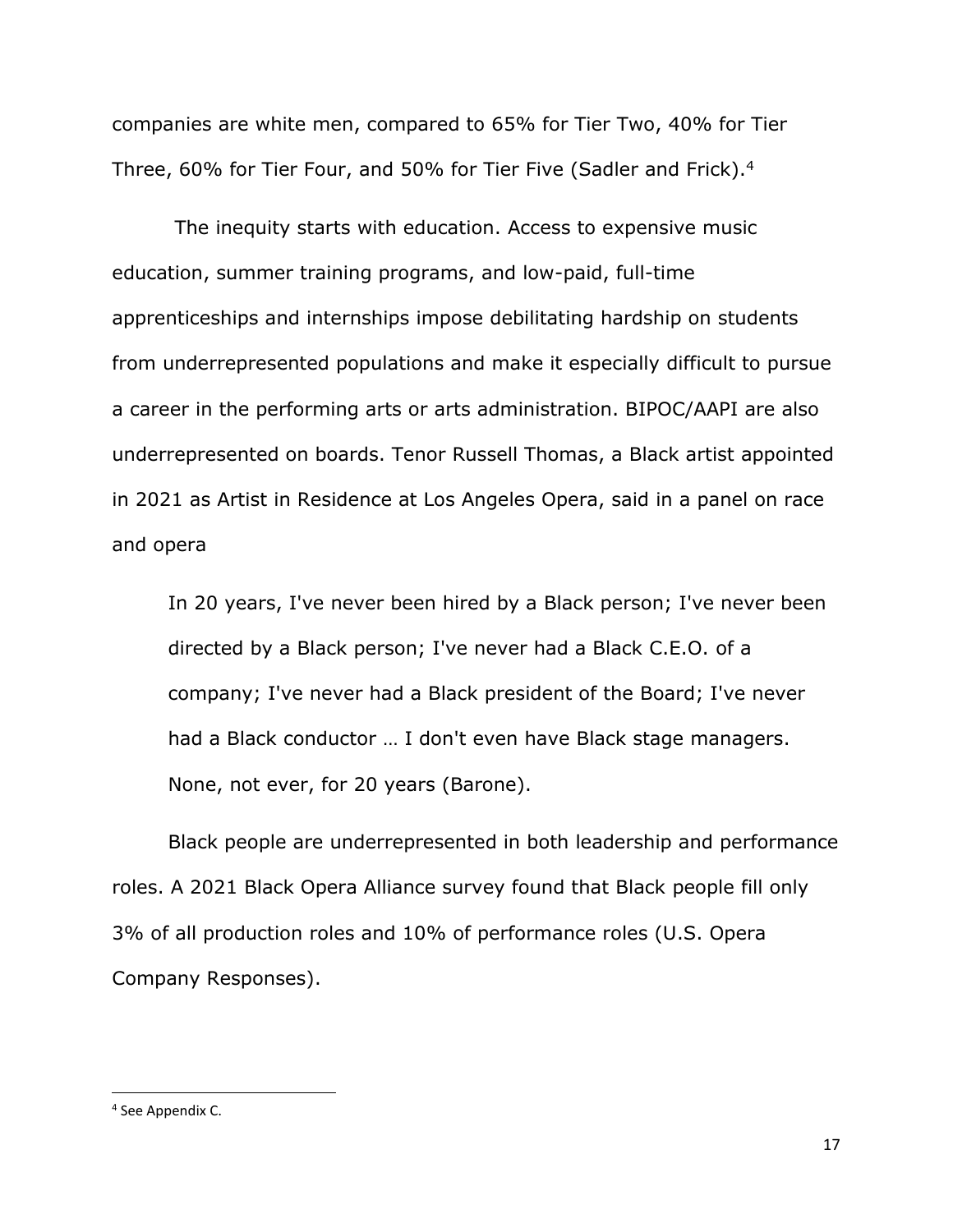A lack of representation both on and offstage results in an artistic environment and product that is less than welcoming to marginalized communities. In their 2021 "Asian American Representation in Opera Panel Discussion," a chat sponsored by Minnesota Opera, Korean American tenor Andrew Stinson said

When I go into these (rehearsal) rooms, it's very, very, very, very rare to see anyone who looks like me, much less anyone who shares my experience. It's a major event to me if I'm working in a cast or a company when there might be more than a couple of Asian people who might be working in the company, much less in the show… there is very, very little Asian representation in the business ("Asian American Representation").

In the wake of the George Floyd murder and the Black Lives Matter movement, many large American opera companies are making strides to remedy centuries of inequity. In 2019–2020 the Metropolitan Opera (T1) staged a critically and popularly successful *Porgy and Bess* (which was, however, directed and conducted by white men), and in 2021 premiered the first Black-composed work to appear on its 138-year history, Terence Blanchard's *Fire Shut Up in My Bones*. That work premiered at Opera Theater of St. Louis (OTSL, T2) in 2019. OTSL is one of several large regional companies that supports BIPOC/AAPI in arts administration through the Claycomb Future Leaders Fellowship, a unique arts administration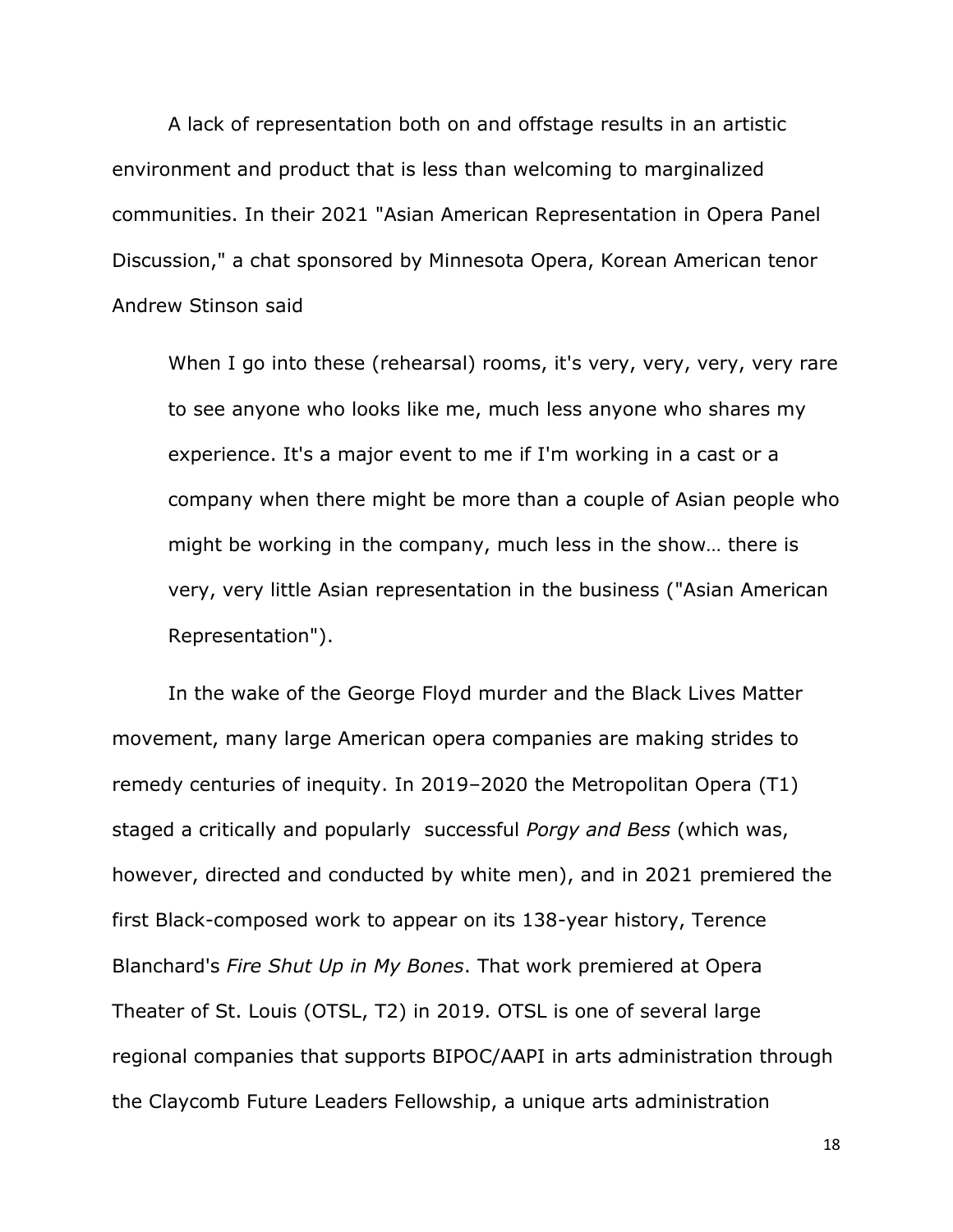program available only to young people from these and other underrepresented populations.

Unfortunately, tone-deafness incurs some serious missteps in large and small companies alike. In 2021, Tulsa Opera (T3) found itself entangled in controversy just before its musical commemoration of the Tulsa Race Massacre, intended to showcase works of living Black composers interpreted by well-known Black performers, took place. The mostly white Board was forced to choose between a lesser-known Black composer who refused to change a phrase in his commissioned work and the famous Black performer who felt uncomfortable singing it. It was a difficult situation for everyone involved, but the presence of more Black leadership might have changed the dialogue and media backlash considerably.

In March 2022, three Black staff members resigned from their positions at Long Beach Opera (T3) citing a "culture of misogyny" and "racial tokenism" (Jenson) and currently, a petition is circulating to stop the John Jay College/Opera Noire International/Harlem Chamber Players production of an opera about Emmett Till written from the viewpoint of a white woman by a white librettist and a Black composer. The continued centering of whiteness in the stories of BIPOC/AAPI draws ever more vocal criticism from Black artists and administrators and their supporters (Culwell-Block). Opera as an industry has run out of time to manage its image of elitism, of which racism is a large part. It is, at last, trying. However, small companies have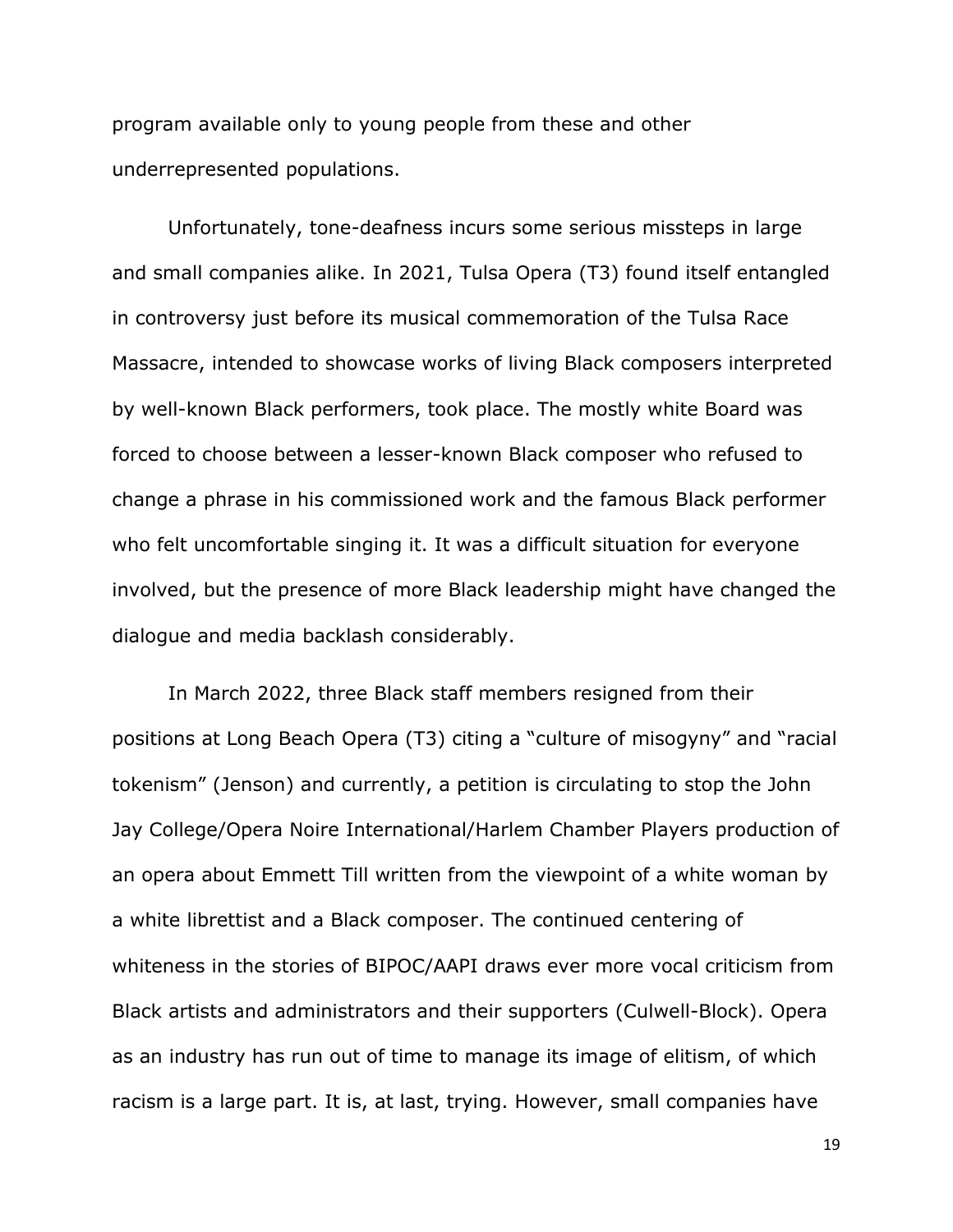some distinct advantages over their big siblings when it comes to managing the perception of elitism.

#### **SOMETIMES SMALLER IS BETTER**

While small opera companies are not exempt from the industry's troubles, by structure, mission, and programming, they are more egalitarian than their larger counterparts, and have their fingers on the pulse of their communities in a way large companies have yet to fully emulate.

Small opera companies' lack of grandeur makes them more welcoming to a wide variety of audience members. They are more accessible, existing in the hearts of their communities, operating from church basements, nightclubs, cafes, art galleries, museums, club halls, small local theaters, and other creatively repurposed spaces. These spaces are local, easy to reach, modest, and familiar if not common community gathering places.

Small opera companies are more personal. The intimacy of their venues allows more ticketholders to experience the power of the drama and human voice more personally. Boston Opera Collaborative's (T5) mission statement includes a mandate to perform "in spaces where audiences are in close contact with the power of the human voice" (Mission). Recent performances took place in public gardens, a cemetery, and a technical college.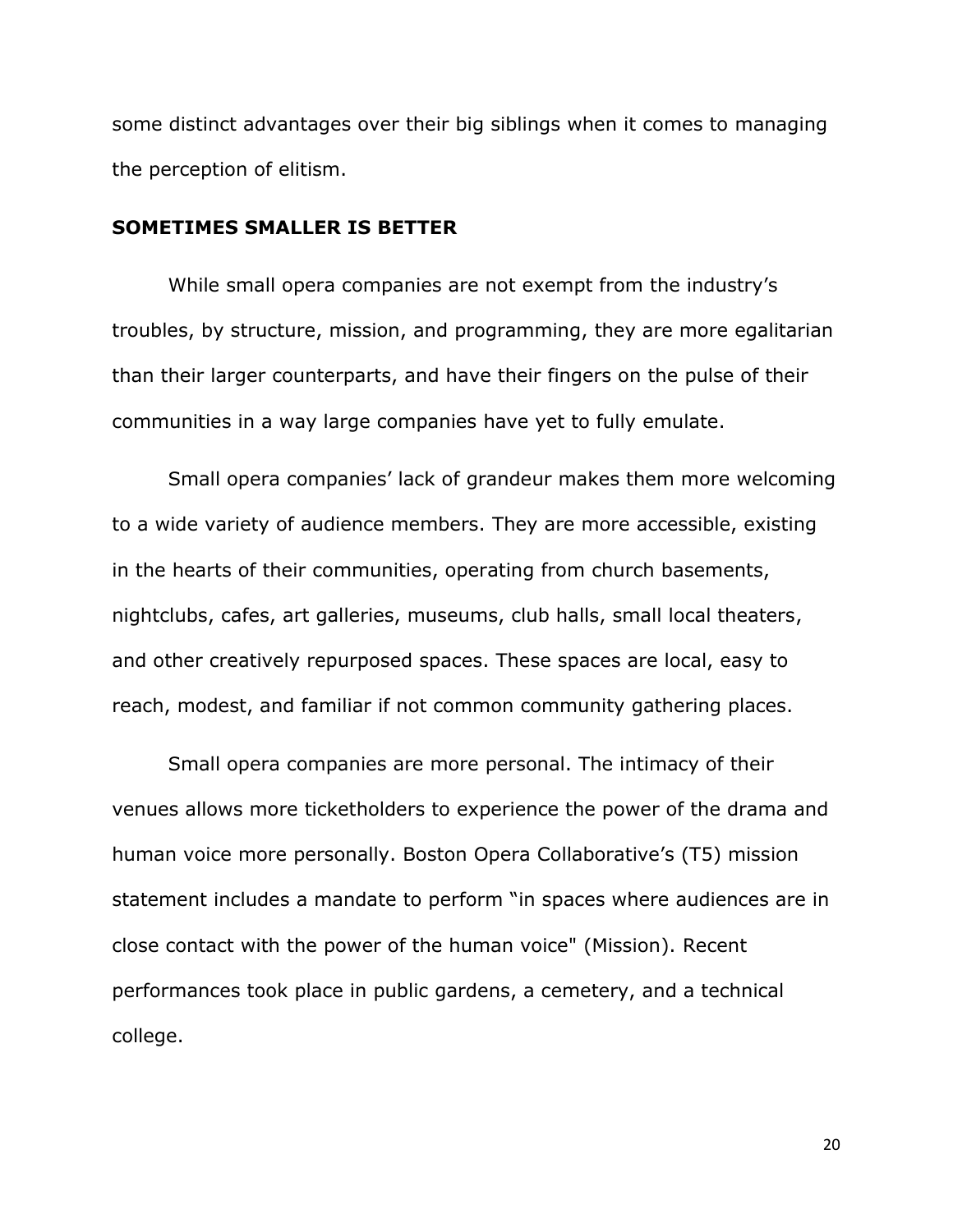The accessibility of community spaces, especially when drafted for nontraditional usage, helps invite and welcome new and different segments of the community. POP (T4) Artistic Director Josh Shaw said that its audience consists of a cross-section of Los Angeles society, including a high percentage of young people and an equal number of opera and entertainment fans (Shaw). BOC's (T5) under-thirty audience members are attracted to their venues and programming. They become converted to opera after experiencing it in an intimate setting (Weinman).

As larger companies adjust to the ongoing realities of artmaking during this era of social justice awareness and the COVID-19 global pandemic, they have caught on to the small company practice of meeting the community where it lives. It is both economical and savvy.

"They're all doing it now," said Shaw. "People are closer to the action. We're so much more in control of where the money has to go, and it brings costs down." (Shaw) For example, Florida Grand Opera (T3) is producing half of its 2021-22 season in smaller venues, including an opera about a MCarthy-era gay romance which will be produced in a PAC strategically located in the area's prominent gay neighborhood.

In 2022's polarized socio-political atmosphere, relevance is more important to opera than ever. Many smaller companies have a long history of addressing challenging topics head-on. Weinman says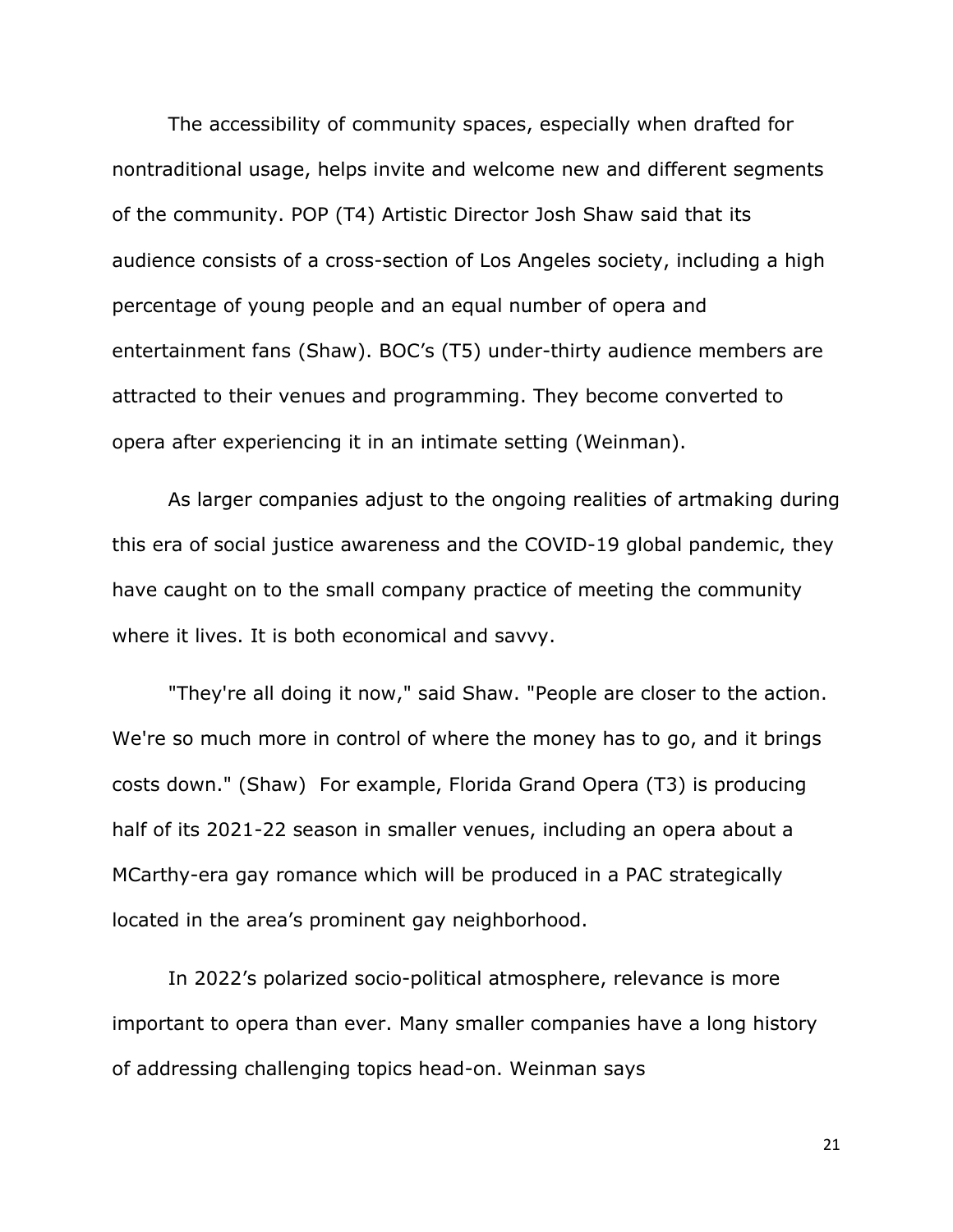Larger companies are starting to get on board with finding narratives that are more relevant today. We were always doing something that was very immediate and on people's minds …We did a *Giovanni* just when the #MeToo movement was blowing up, and we could tell that story with a lens of people going, "Wow, right."

Some smaller companies formed with the specific concept of deconstructing operatic tradition and forms to invite nontraditional audiences to the feast in ways that make them want to participate. Washington, DC's InSeries (T4) focuses on reimagined core repertoire and contemporary, DEIfriendly topics in keeping with its mission of disruption and transformation ("Our Mission"). Its motto is Opera That Speaks, Theater That Sings. Artistic Director Timothy Nelson said

If we can start getting them (theater audiences) in the door through collaborations and get them to see that actually what we do with Butterfly as an opera is not what they think, then we can start having a more robust audience.

Detroit's OperaMODO (T5) is another groundbreaking company with a social justice mission, imaginative programming of inherited repertoire, and collaborative model. MODO explores the applicability of opera's classic tales to more contemporary struggles while supporting local businesses and artists (Wright).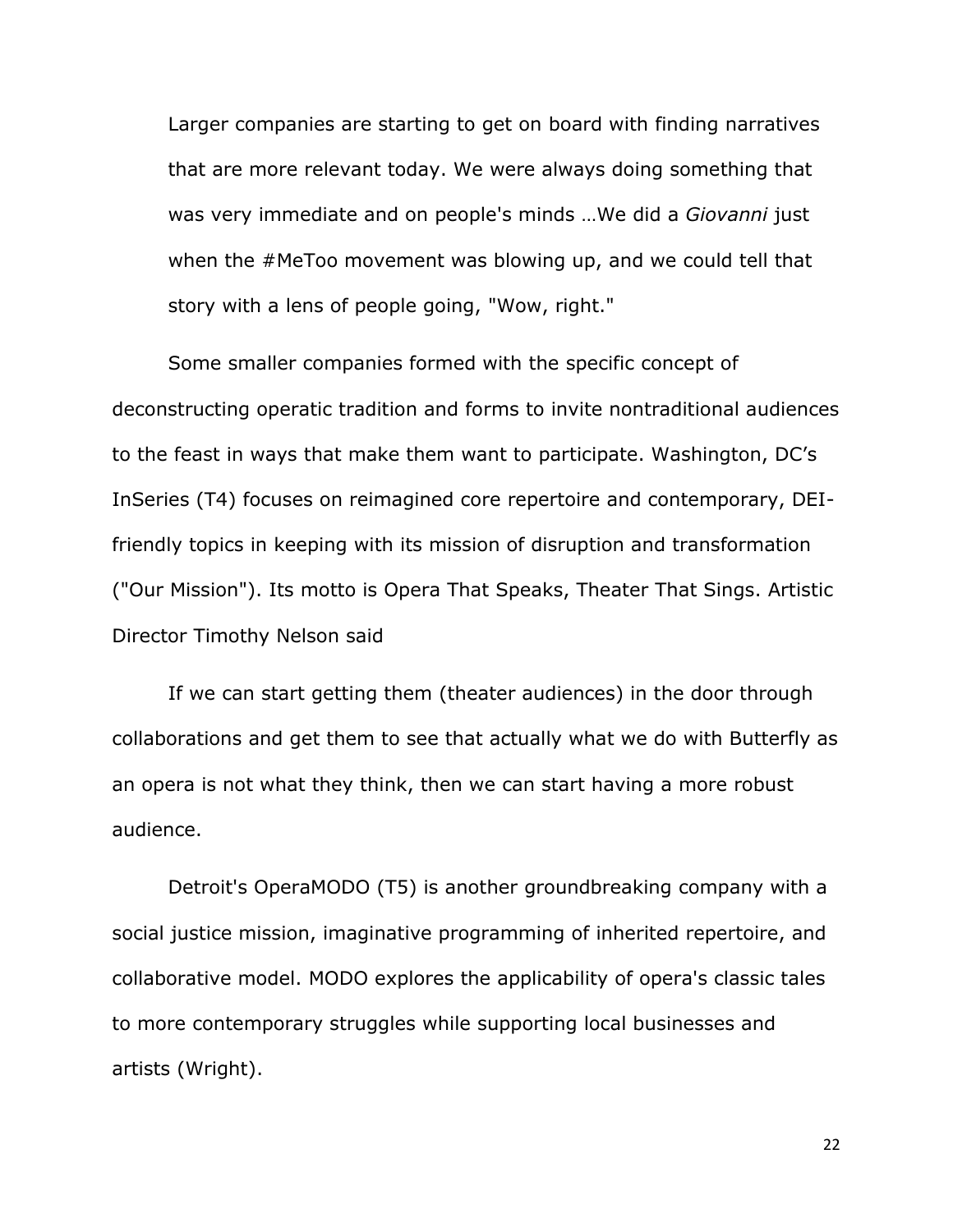Perhaps because smaller companies are often founded specifically to make opera more accessible, they seem less inclined to gatekeep at the organizational and programmatic level.

Any nonprofit must maintain a positive relationship with their Boards and donors, and that can make it difficult to address gatekeeping, community engagement, and any politically charged topic in a meaningful way. With their overwhelmingly white, wealthy, traditional boards and conservative donors and the financial and logistical challenges posed by COVID, many large companies may still find it risky to program works by Black composers or those centering the stories of LBGTQ folk. Others have begun to take on this work very successfully. Yet smaller companies, more likely to have female and/or BIPOC/AAPI leadership, continue to lead the way to necessary change and growth by deliberately and regularly addressing gritty topics that are current, relevant, and important to their communities. The connection to the community is key in erasing opera's elitism, both perceptual and realistic. If a company continues to center inherited repertoire without addressing its problems, what community is that company claiming? Can they claim Black, Indigenous, Asian, or other communities of color whose cultures have been appropriated, misinterpreted, and misrepresented? Can they claim women, who opera simultaneously adores and treats abominably? Can they claim LBGTQ folk, whose stories are ignored by inherited repertoire?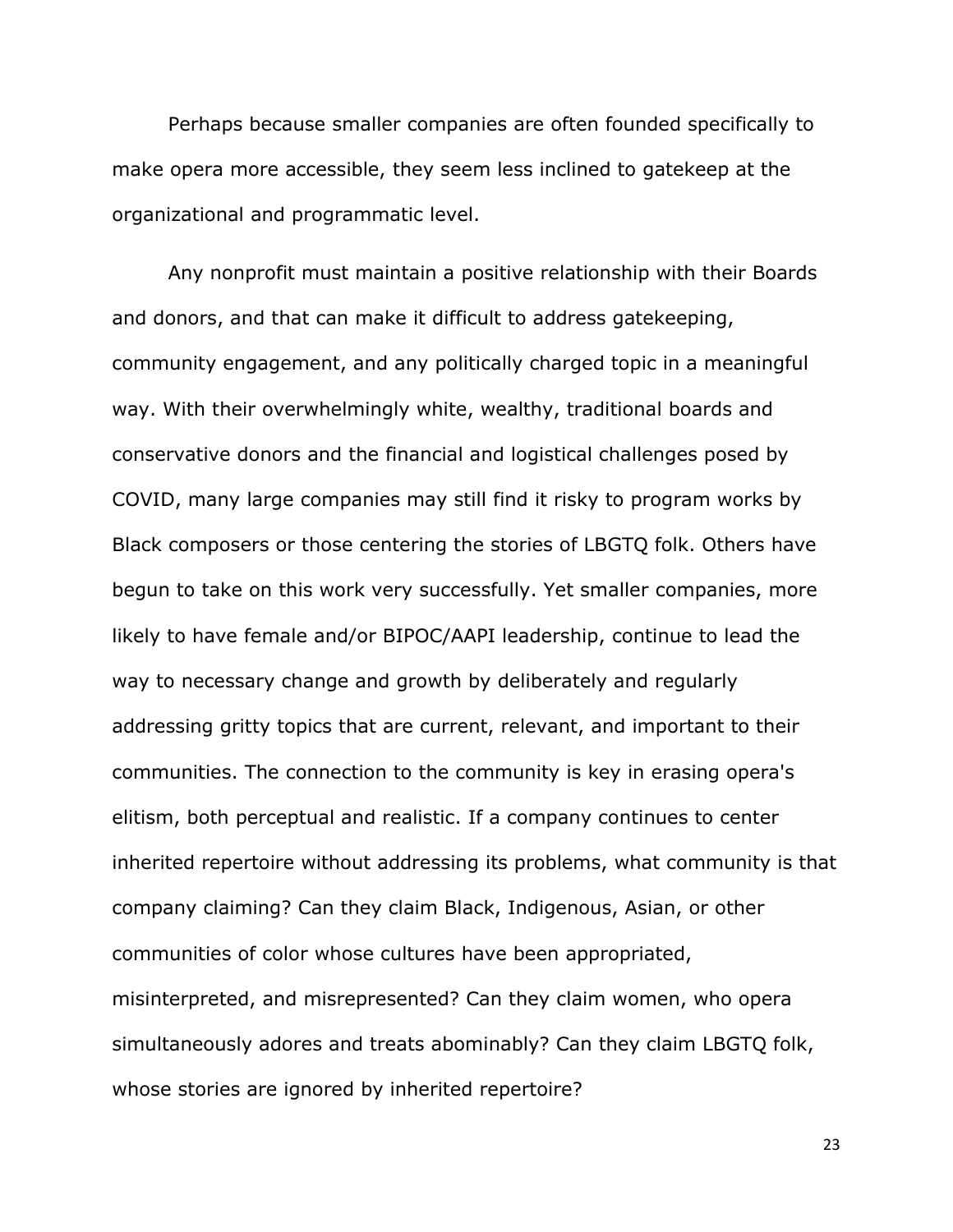Ironically, opera has a long history of being subversive. From Mozart's and Rossini's settings of the anti-aristocracy Beaumarchais Trilogy plays to Verdi's thinly-disguised operatic assaults on the government and the church, opera has challenged the status quo, even while it was funded by patronage. Big American opera has embraced the same elitism and patronage in its struggle to survive and now finds it holds a tiger by the tail. Yet smaller companies are finding solutions in the flexibility their size and nature affords them.

# **THE POWER OF FLEXIBILITY**

The last twenty-odd years have been hard on opera companies. Many large companies, already struggling, were unprepared to weather the economic disasters of the early 2000s and failed to make necessary changes quickly enough. In her *Medium* article "Opera in the 2000s: Advances and Retreats", Heidi Waleson explains how, post-9/11, ticket-buying behavior changed drastically, and opera companies failed to adequately adjust. As donations dried up, so did several big companies such as Opera Pacific (Orange County, CA) and Baltimore Opera in 2008. Big Opera has never fully recovered from the ravages of the 2000s' first fifteen years.

Yet, smaller, nimbler companies continued to sprout in the furrows left by sunken giants. These companies often boasted special foci. In the aftermath of the economic crises of the early 2000s, organizations like Beth Morrison Projects (T3) in Brooklyn created an entirely new operating model,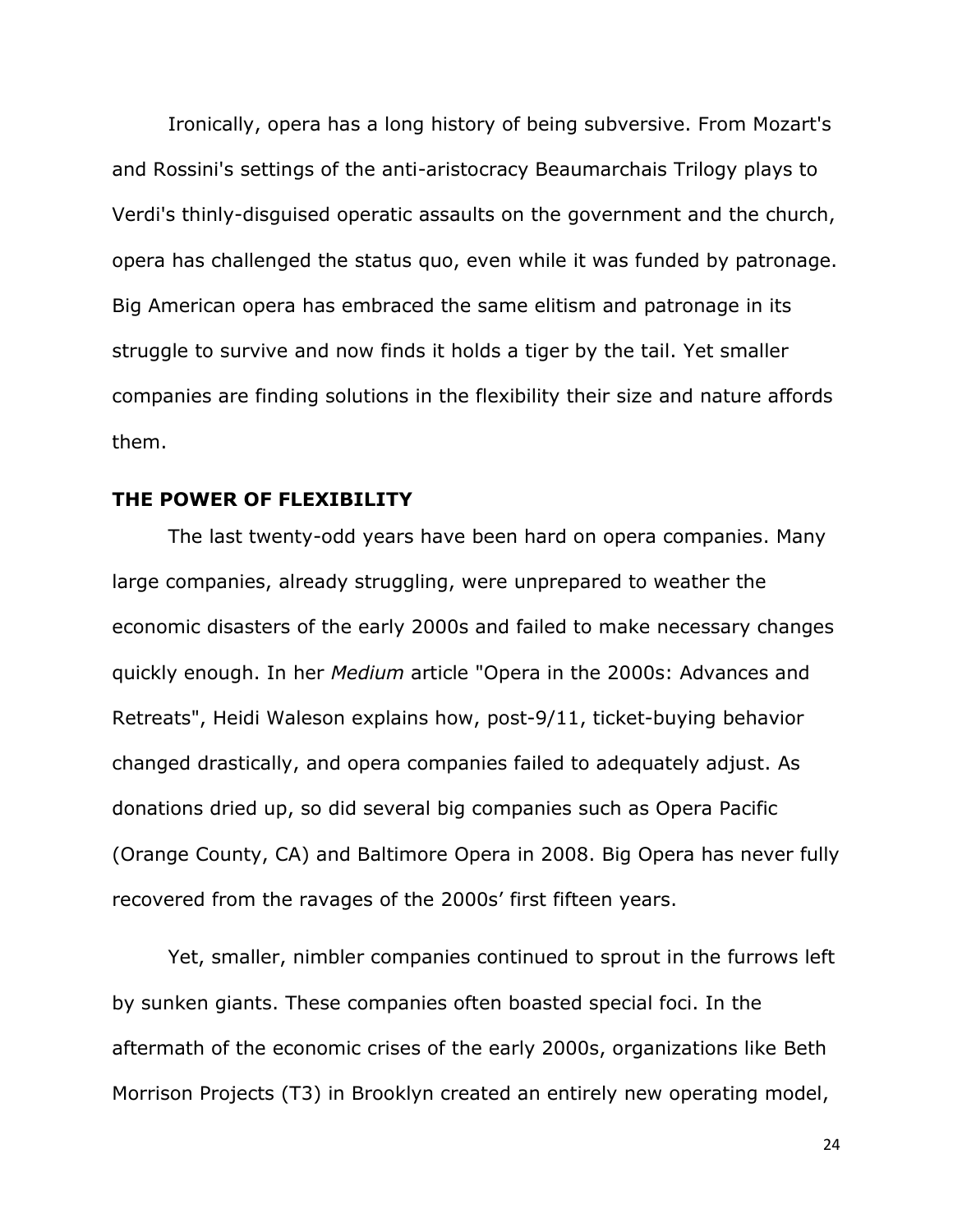independently commissioning new works and collaborating with companies to produce them. Dell'Arte Opera (T5, NYC) organized to provide opportunities and training to young professionals. While not all survived, many companies established in the early 2000s are flourishing in their second decade, and many other small companies have appeared. A blogger's list of opera companies established between 2000–2015 totals 260 new companies during that period ("Opera Companies"). With their bigger siblings struggling all around them, how could these operatic saplings continue to spring up and thrive?

The answer lies in the flexibility, leadership, and culture smaller organizations enjoy. While big companies are constrained by structural and organizational complexity, they can and should take cues from smaller companies' leadership diversity, fresh approach to inherited repertoire and new programming, and meaningful, steady presence in the heart of the community.

The COVID-19 pandemic provides a good example of how flexibility allows smaller companies to flourish. COVID brought the entire performing arts industry to its knees. The ongoing response thus far shows signs of great resilience on the part of companies of all size, but smaller companies have had advantages in adjusting due to their innate characteristics.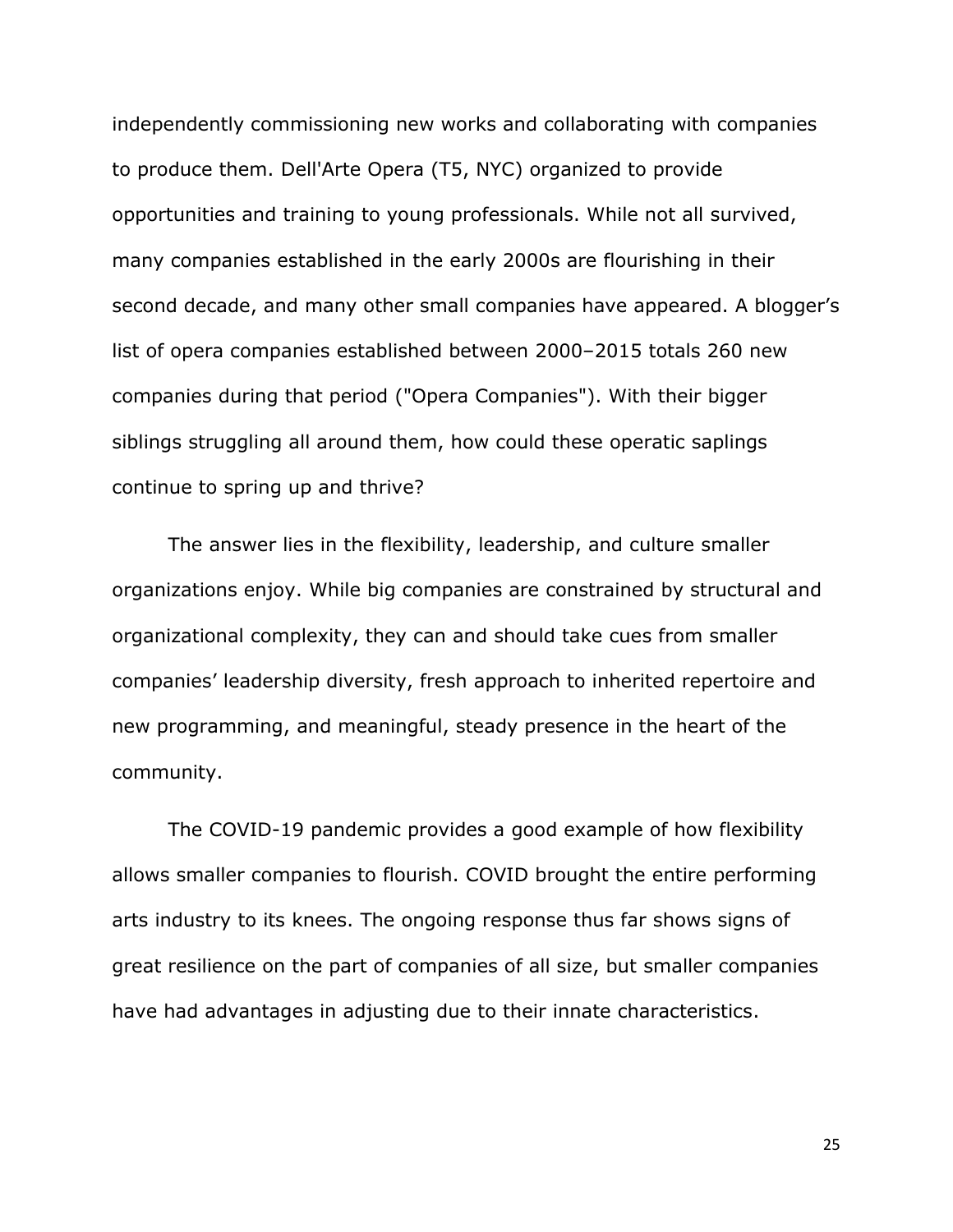As COVID continues to endanger the population, companies of all sizes struggle to recover and make plans for an uncertain future. Despite theater re-openings and improved safety measures, sales fail to approach pre-COVID numbers. A recent DataArts report of arts organization purchase data estimated that the total pandemic-related losses for nonprofit arts organizations are likely to be over \$3.2 billion; and "If COVID case rates trend toward June 2021 levels in the first six months of 2022, predicted ticket sales will reach 46% of their most recent 4-year high by June 2022." ("When Will Arts Attendance")

Losing more than half their season's ticket sales is disastrous for any arts organization. It is especially worrisome for companies that must repeatedly fill 1500-3000 seat houses during the run of a single show and account for a substantial overhead. With lower ticket sales come fewer donations. If challenging pieces are programmed, especially in a house where traditional fare is preferred, audiences may be more reluctant to buy tickets or renew subscriptions. Board members are embarrassed and unhappy when the house is not full. Canceling shows or entire productions is expensive and awkward, and can turn public opinion against a large house. When Metropolitan Opera (T1) General Manager Peter Gelb canceled the 2020 season, there was an ongoing media furor from unions whose members were locked out and unpaid.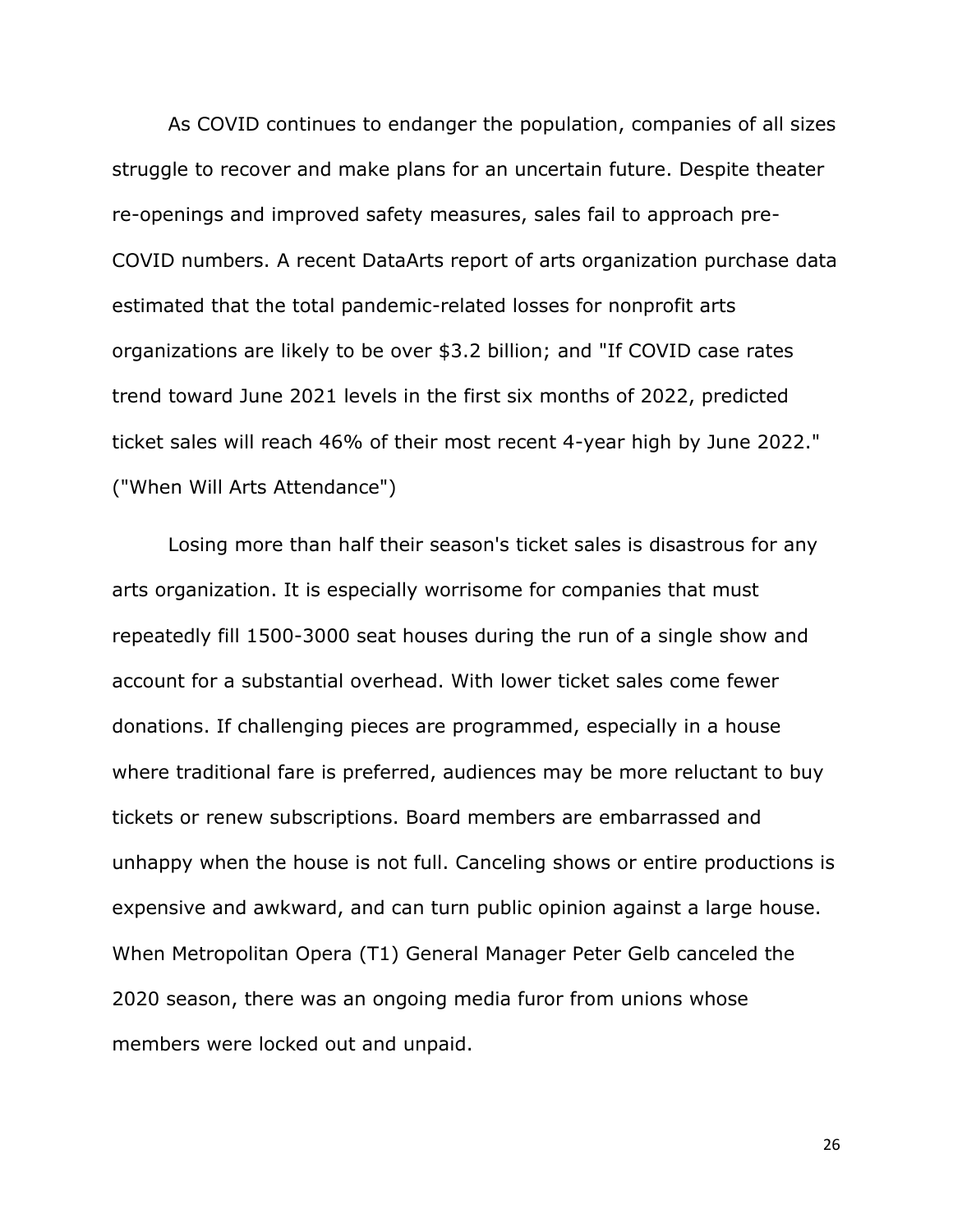By contrast, Boston Opera Collaborative (BOC, T5), whose patrons expect challenging repertoire, and which typically performs to audiences of fewer than two hundred, received a 90% ticket donation back to the company in lieu of refunds and pivoted to produce their season online and outdoors (Weinman).

Small companies can pivot more easily because they are accustomed to working on a shoestring budget with small staffs. It is problematic if a staff member leaves or funding falls through, but with fewer people, organizations, and systems involved, adjustments are less complex. With a pre-COVID annual budget of \$500,000 (Gelt), Pacific Opera Project (T4) continues to stage between four and six productions each season with a fulltime staff of four. OperaMODO (T5) had a pre-COVID annual budget of \$137,000 and produces three or four projects each season with two parttime co-executives and a volunteer staff of seven.

Overhead for small companies can be very manageable. They tend to hire local artists, reducing travel and lodging expenses. OperaMODO (T5) prioritizes collaboration with local singers ("About MODO"). Most small companies escape expenses associated with unions like AGMA or IATSE (if they use orchestras, they probably must negotiate with AFM)<sup>5</sup>. They may be able to rely on free or low-cost community spaces for rehearsal and

<sup>5</sup> American Guild of Musical Artists (AGMA), International Association of Theatrical Stage Employees (IATSE), and American Federation of Musicians (AFM), respectively.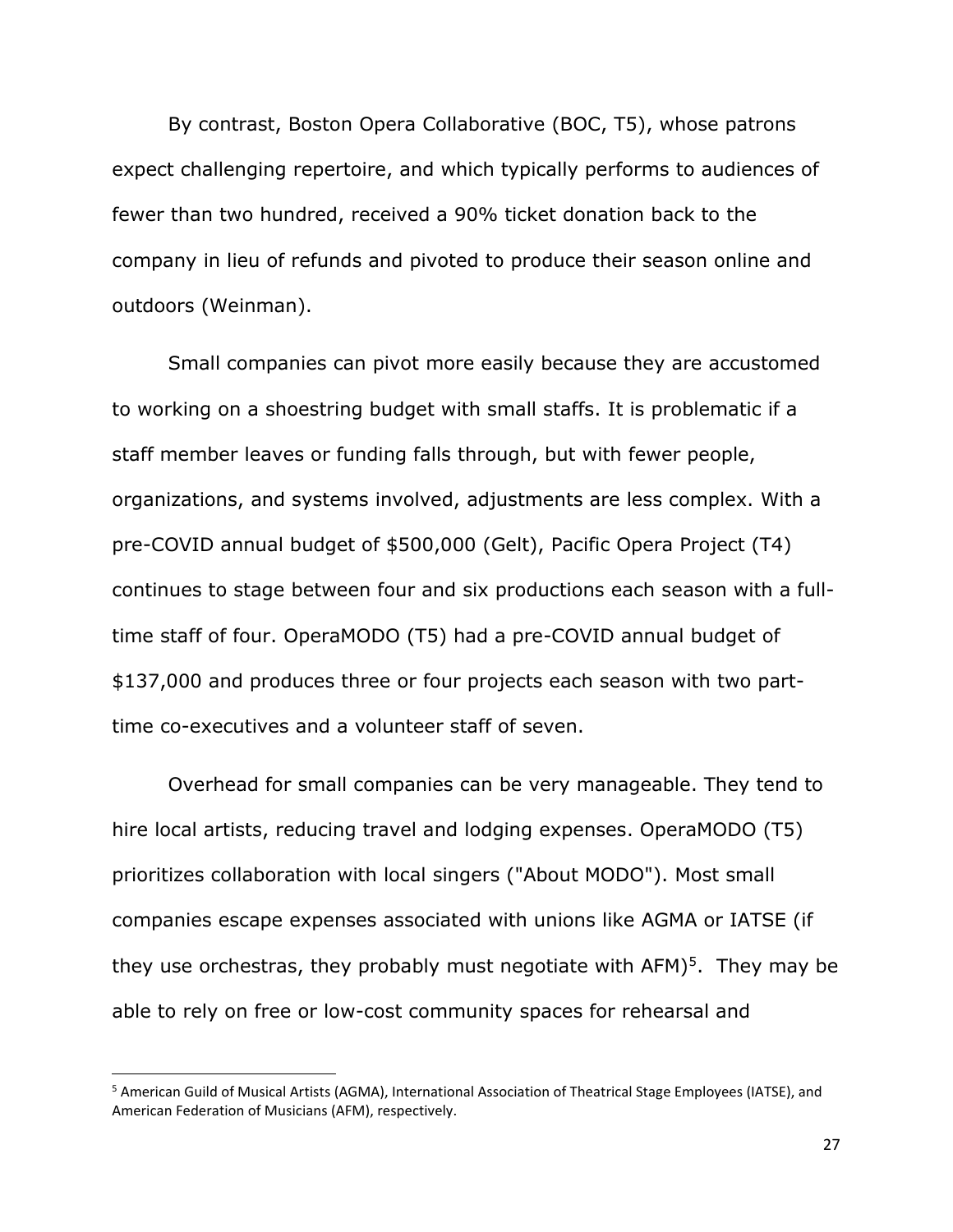performance. For example, Opera Louisiane (T4) has offices, audition, storage, and rehearsal space in Baton Rouge's First Baptist Church.

Though Big Opera is now beginning to face its issues of racism, misogyny, colonialism, and elitism head-on, it must by design move with more caution and precision for fear of offending conservative trustees, donors, and core audiences. Mistakes are too costly. Smaller companies are nimbler and can take more risks with mission and programming. "We've always done shows where we can take chances," said BOC's (T3) Patricia Weinman. "If we want to showcase a young poet of color, we can, and the world isn't going to fall apart if it's not exactly what we were planning on. We're so flexible --- that's what's so freeing about it." (Weinman)

No matter its size, opera has much to offer arts lovers. Big Opera offers stunning production values, international stars, the option of a glamourous experience, and impressive scale. Small Opera offers intimacy, undiscovered talent, accessibility, and just as much creativity as its bigger siblings. It also pushes the boundaries of what opera has been and can be, and in doing so, offers a path forward for twenty-first century opera. "I've often said that small opera is the future of the field," wrote former Washington Post critic Anne Midgett in a 2019 article about InSeries, praising small opera for its "vital creative work that isn't always being done in conventional opera houses."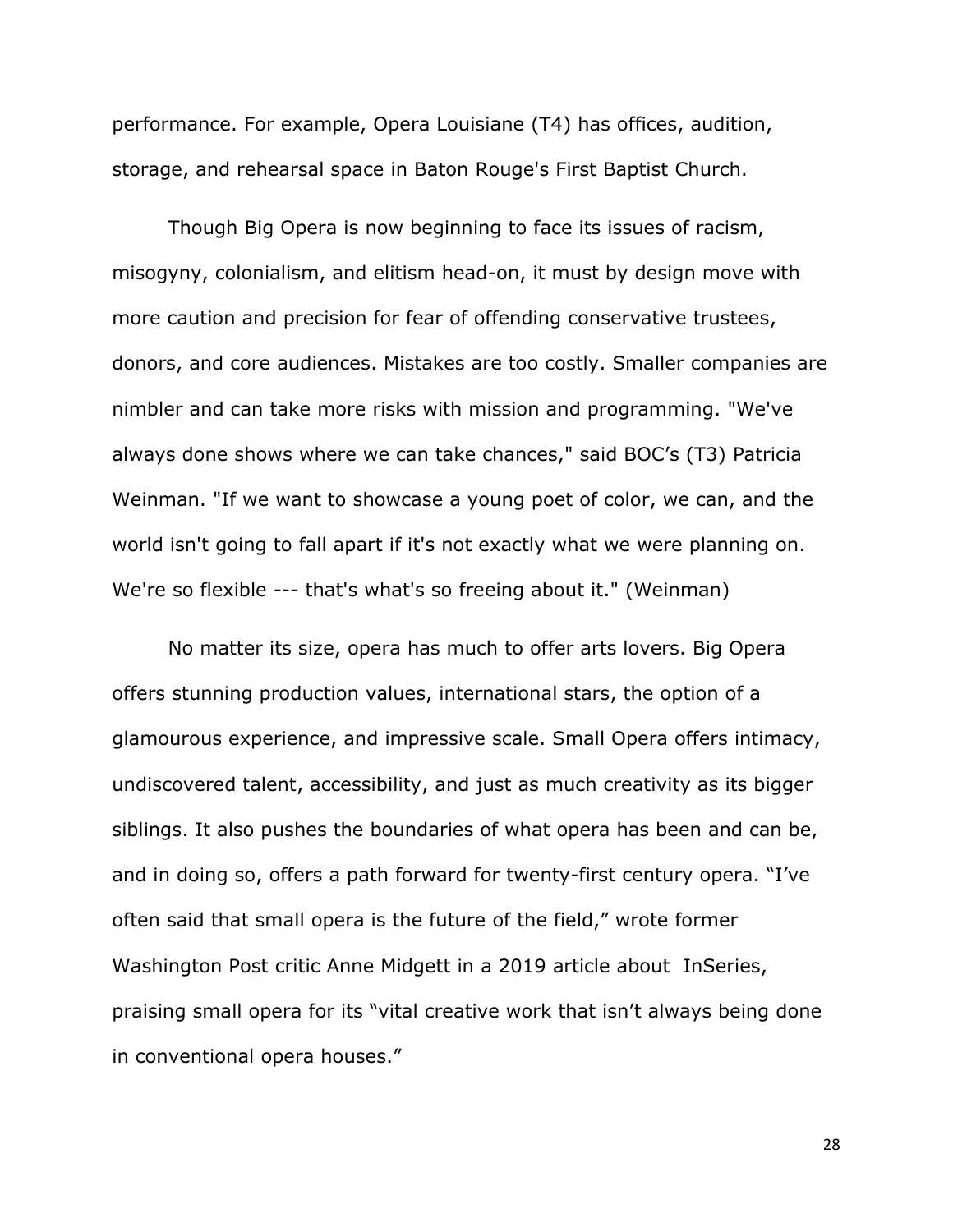American opera needs its range of company sizes, missions, and audiences to survive, evolve, and flourish. They also need new audiences. Embedded elitism remains one of its most significant roadblocks to recruiting not only new audiences, but new talent and new voices. Here is where larger companies can take some cues from their smaller siblings.

Small American opera companies are reclaiming our culture and history by centering themselves in the communities they serve, by leadership, location, and programming. Large opera companies can look to them to learn how to better diversify their leadership and audiences. They could learn from studying small opera mission statements, especially grassroots companies that exist to embrace the artistic needs of their communities in very specific ways. They could offer more mainstage programming in more intimate, comfortable community spaces, eliminating barriers to attendance such as travel or uncertainty about fitting in via dress or behavior. They could do more to support and celebrate local artists. They can embrace a more adventurous approach to programming, even if it means starting small and training the core audience to enjoy it over time. Large and small companies could also collaborate more, which could be financially and artistically beneficial to both.

Opera has endured the centuries, sometimes embattled but always with a loud and loyal corps of fans. Twenty-first century American opera continues to redefine itself, exploring ways to stay relevant while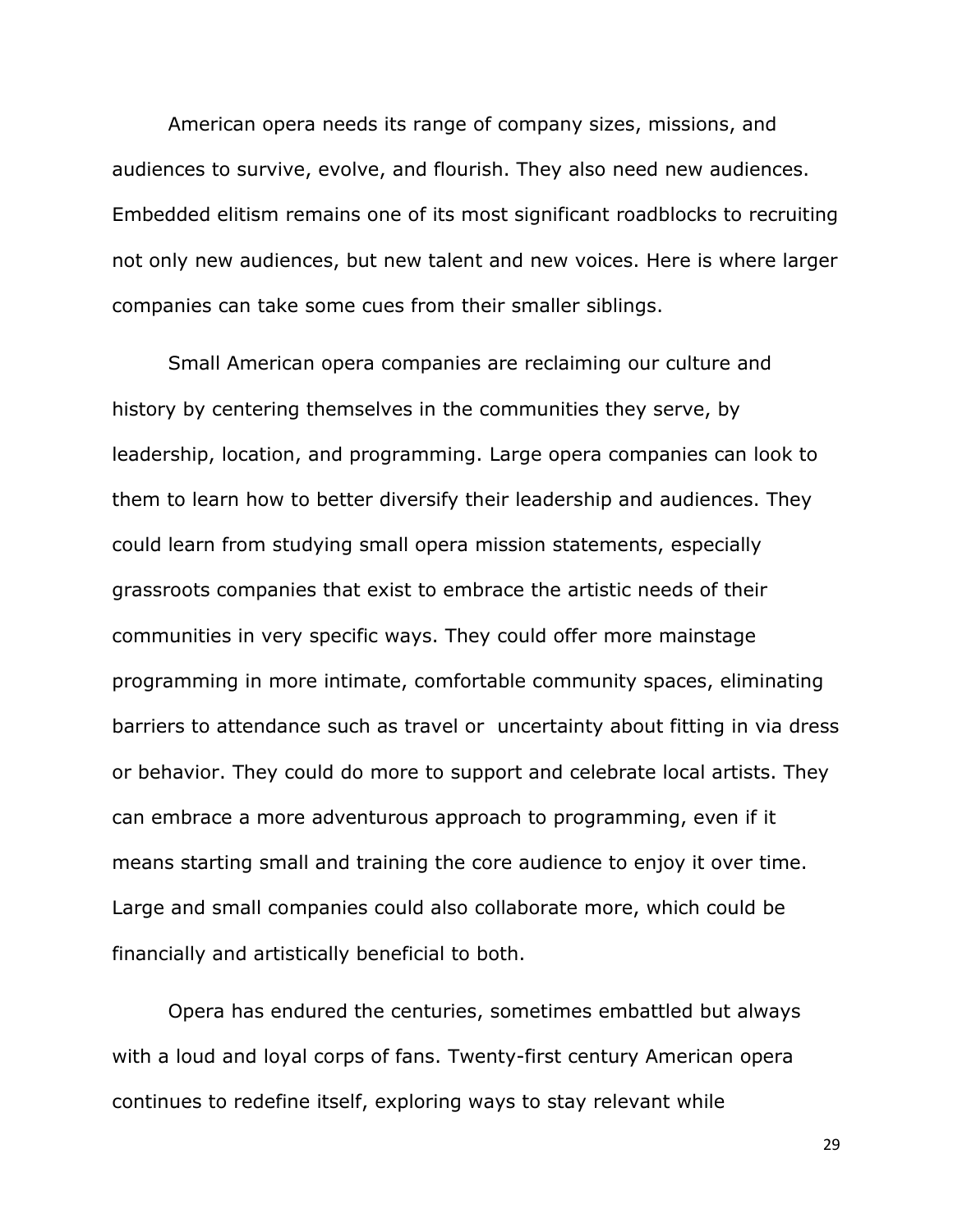overcoming the problems of inherited repertoire, over a century of elitist behavior, and audience development among new generations with their own values and practices. Encompassing music, poetry, art, architecture, fashion, lighting, dance, literature, acting, and so many other disciplines, it can and should be for everybody. Without throwing out all that makes opera grand, the American opera industry can look to small opera companies' history, nature, and practices for inspiration to eliminate elitism and create a more egalitarian, community-centered, and appealing artistic product.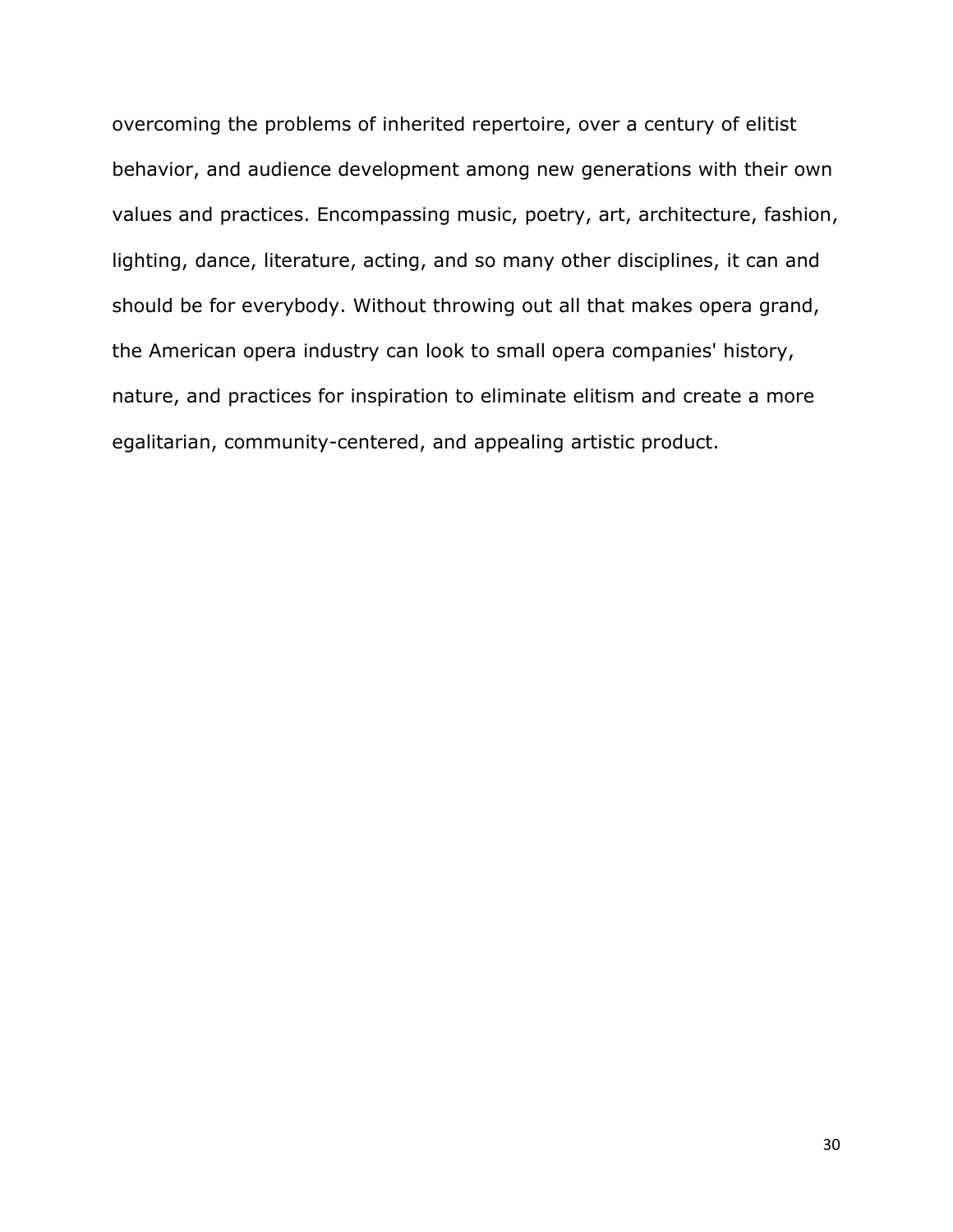# **WORKS CITED**

- "2022 Program Description." *Dell'Arte Opera Ensemble*, www.dellarteopera.org/opportunities/2022-festival-young-artistprogram. Accessed 20 Feb. 2022.
- "About MODO." *OperaMODO*, www.operamodo.com/new-modo-team-page. Accessed 19 Feb 2022.
- Agnew, Jeremy. *Entertainment in the Old West*: *Theatre, Music, Circuses, Prizefighting, Medicine Shows, and Other Popular Amusements.*  McFarland & Company, Inc., 2011.
- "American Opera Company." *Wikipedia*, en.wikipedia.org/wiki/ American Opera Company. Accessed 20 Feb. 2022.
- Andersson, Mogens H. "American History of Opera from 18th Century." *Opera Logg*, 4 Sept. 2021, www.operalogg.com/american-history-of-operafrom-18th-century/. Accessed 1 Mar. 2022.
- Asian American Representation in Opera Panel Discussion. *YouTube*, uploaded by Minnesota Opera, 27 May 2021, www.youtube.com/watch?v=5RIzOuKoRb8. Accessed 9 Feb. 2022.
- Barone, Joshua. "Opera Can No Longer Ignore Its Race Problem." *New York Times*, 13 Jul. 2020, updated 23 Sept. 2020, www.nytimes.com/2020/ 07/16/arts/music/opera-race-representation.html. Accessed 9 Feb. 2021.
- "Culture + Community in a Time of Transformation." *CultureTrack,* p. 24, s28475.pcdn.co/wp-content/uploads/2021/11/ CCTT-Key-Findings-from-Wave-2.pdf. Accessed 2 Feb. 2022.
- Culwell-Block, Lowell. "More than 8000 Sign Change.org Petition to Cancel Planned Production of *Emmett Till* Opera; Its Authors Respond." *Playbill.com*, 17 Mar. 2022, www.playbill.com/article/ more-than-8-000-sign-change-org-petition-to-cancel-plannedproduction-of-emmett-till-opera-its-authors-respond. Accessed 17 Mar. 2022.
- Gelt, Laura. "Drive-in Mozart: Pacific Opera Project adapts a rom-com for the COVID era." *Los Angeles Times*, 11 Nov. 2020, www.latimes.com/ entertainment-arts/story/2020-11-11/pacific-opera-project-drive-incovid-fan-tutte. Accessed 20 Feb. 2022.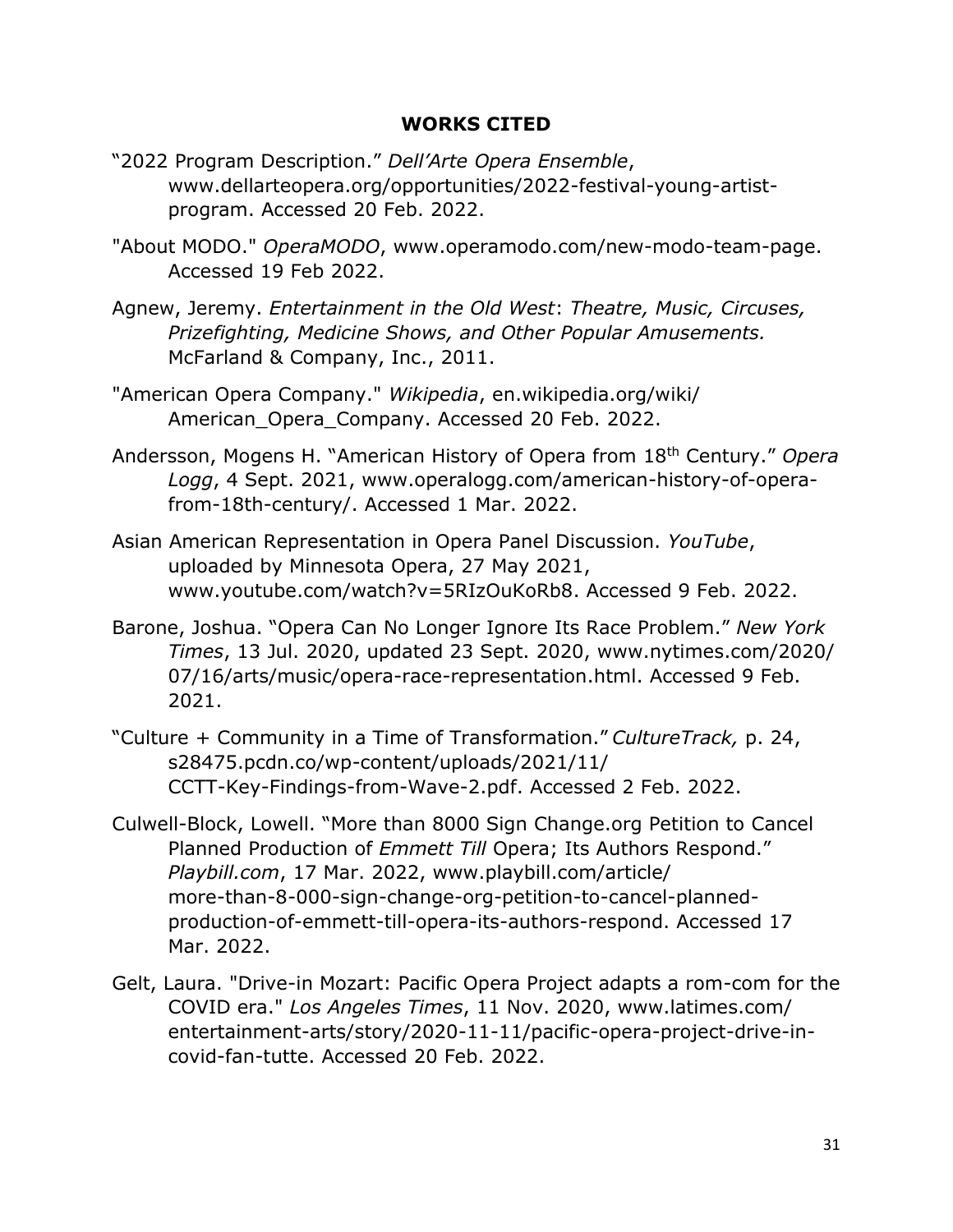- Hadley, Mitchell. "The life and death of NBC Opera Theater." *It's About TV*, 12 Jun. 2019, www.itsabouttv.com/2019/06/the-life-and-death-ofnbc-opera-theatre.html. Accessed 20 Feb. 2022.
- Harlow, Bob and Cindy Cox Roman. "Someone Who Speaks Their Language. How a Nontraditonal Partner Brought New Audiences to Minnesota Opera." *The Wallace Foundation*, 2014, www.wallacefoundation.org/ knowledge-center/Documents/Someone-Who-Speaks-Their-Language.pdf. Accessed 19 Feb. 2022.
- "History of recorded music timeline." *EMI Archive Trust*, www.emiarchivetrust.org/about/history-of-recording/. Accessed 5 Mar. 2022.
- "IN Series Announces First-of-its-kind Fully Digital 2020-2021 Opera Performance Season." *Cision PR Newswire*, May 2020, www.prnewswire.com/news-releases/in-series-announces-first-of-itskind-fully-digital-2020-2021-opera-performance-season-301050841.html1. Accessed 15 Feb. 2022.
- Jenson, Cheantay. "Long Beach Opera show director resigned due to 'culture of misogyny' and 'racial tokenism." *The Hi-Lo*, 22 Mar. 2022, www.lbpost.com/hi-lo/long-beach-opera-show-director-resigned-dueto-culture-of-misogyny-and-racial-tokenism. Accessed 25 Mar. 2022.
- Karras, Christy. "Seattle Opera's 'Aida' spurs discussion of ways black people are misrepresented — or not represented — in opera." *The Seattle Times*, 26 Apr. 2018, www.seattletimes.com/entertainment/ classical-music/seattle-operas-aida-spurs-discussion-of-ways-blackpeople-are-misrepresented-or-not-represented-in-opera/. Accessed 10 Feb. 2022.
- Kosman, Joshua. "Touring opera company closes down, S. F. program always lost money, was a dinosaur, director says." *SFGate*, Mar. 2003, www.sfgate.com/bayarea/article/Touring-opera-closes-down-S-Fprogram-always-2631179.php. Accessed 5 Mar. 2022.
- Long, Christopher. "Shelby, TX." *Texas State Historical Association*, 1952, updated 29 Jan. 2014, www.tshaonline.org/handbook/entries/ shelby-tx. Accessed 9 Mar. 2022.
- "Meet Our Team." *Pacific Opera Project*, www.pacificoperaproject.com/ meet-the-team. Accessed 20 Feb. 2022.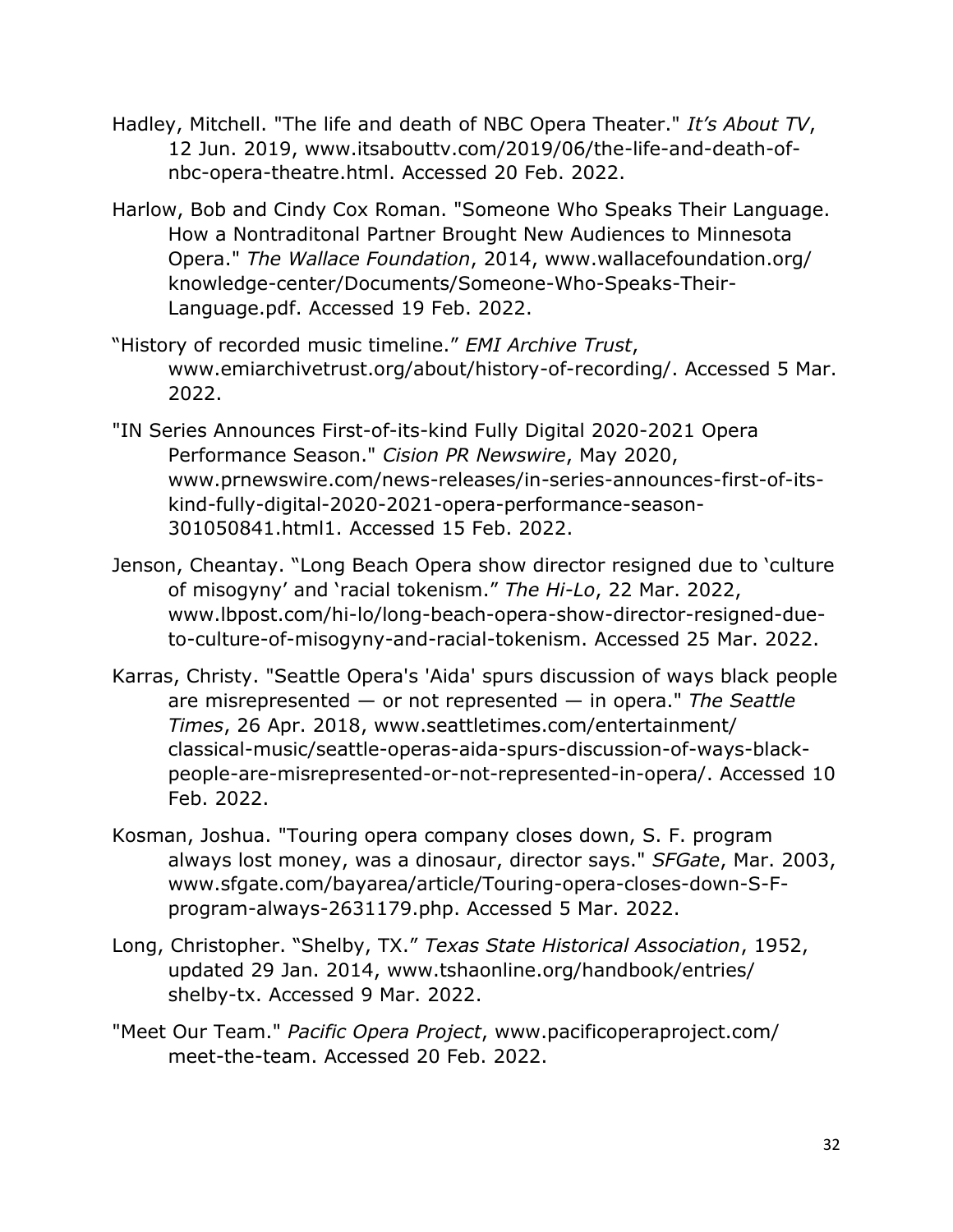- Midgette, Anne. "In opera, small is the new grand: The revamped InSeries shows the way." *The Washington Post*, 31 May 2019, www.washingtonpost.com/entertainment/music/in-opera-small-is-thenew-grand-the-revamped-in-series-shows-the-way/2019/05/30/. Accessed 30 Mar. 2022.
- "Mission." *Boston Opera Collaborative*, www.bostonoperacollaborative.org/ mission. Accessed 8 Feb. 2022.
- "Detroit Aria Competition: COVID Edition." *YouTube*, uploaded by OperaMODO, 31 Oct. 2020, www.youtube.com/watch?v=5kuDinkwjfo. Accessed 19 Feb. 2022.
- Ostrower, Francie, and Thad Calabrese. *Audience Building and Financial Health in the Nonprofit Performing Arts: Current Literature and Unanswered Questions. The University of Texas at Austin*, May 2019, www.wallacefoundation.org/knowledge-center/Documents/ Audience-Building-Financial-Health-Nonprofit-Performing-Arts.pdf. Accessed 19 Feb. 2022.
- "Our Mission." *InSeries*, www.inseries.org/about-us#mission. Accessed 19 Feb. 2022.
- "Our Story." *The Metropolitan Opera*, www.metopera.org/about/the-met. Accessed 18 Feb. 2022.
- Parker, David L. "Golden Voices, Silver Screen: Opera Singers as Movie Stars." *The Quarterly Journal of the Library of Congress*, Vol. 37, No. 3/4 (Summer/Fall 1980), pp. 370-386, www.jstor.org/stable/ 29781867. Accessed 18 Feb. 2022.
- Peralta, Lia. "Why Are Schools Cutting Music Programs?" *Save the Music*, 21 May 2021, www.savethemusic.org/blog/schools-cutting-musicprograms/. Accessed 5 Mar. 2022.
- Sadler, Cindy and Lauren Frick. "A DEI Survey of U.S. Opera America Member Organizations in 2022." Unpublished.
- Satterthwaite, Ann. *Local Glories: Opera Houses on Main Street Where Art and Community Meet*. Oxford UP, 2016.
- Silpayamanant, Jon. "New Opera Organizations: Opera Companies Formed in the U.S. Since 2000." *Mae Mei,* Updated 1 Jan. 2015, silpayamanant.wordpress.com/new-music-ensembles-in-the-us/ new-opera-organizations/. Accessed 13 Feb. 2022.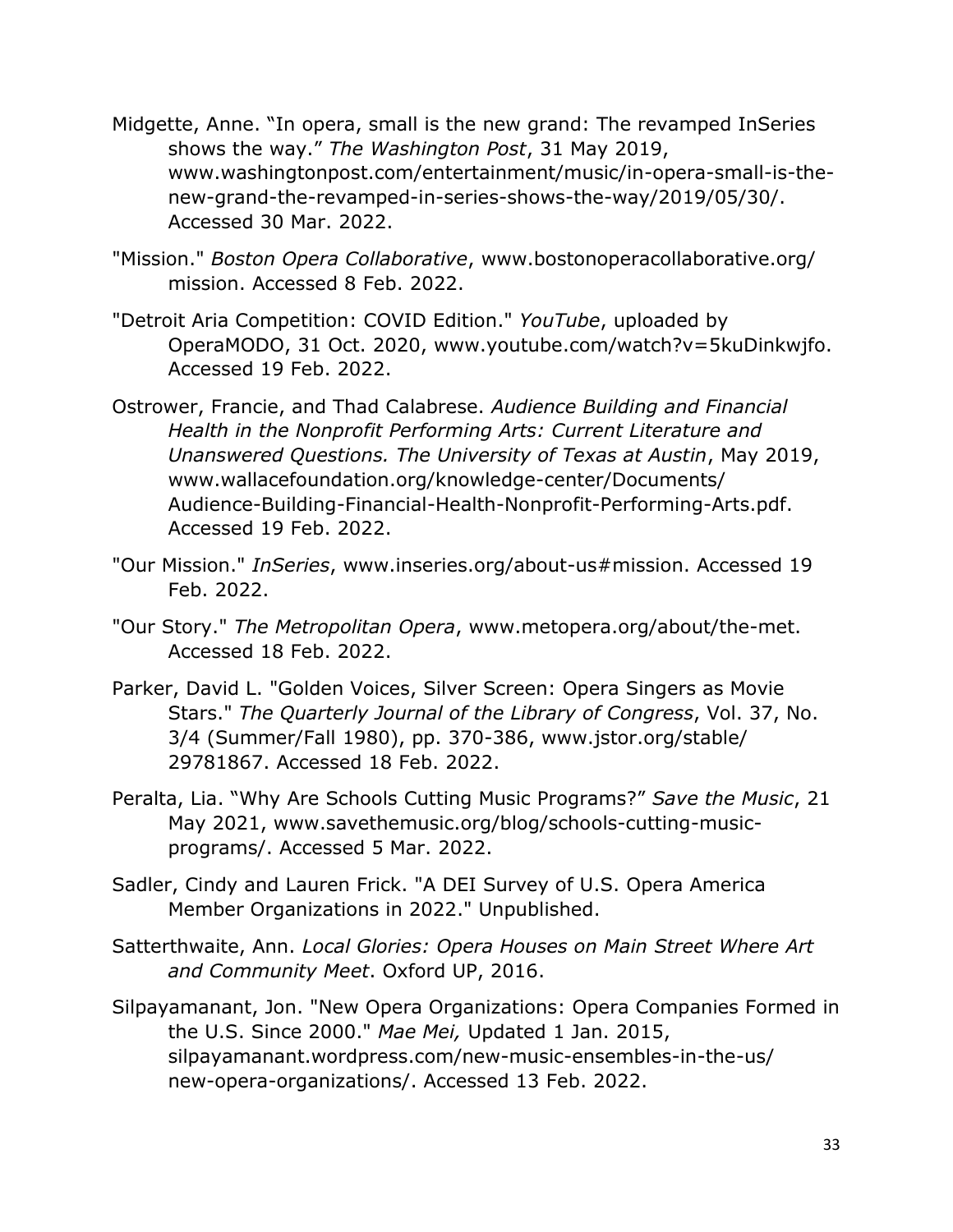- "Tabor Grand Opera House." *Colorado Encyclopedia*, www.coloradoencyclopedia.org/article/tabor-grand-opera-house. Accessed 20 Feb. 2022.
- Tracy, Ryan. "Whatever Happened to New York City Opera?" *The American Reader*, www.theamericanreader.com/whatever-happened-to-newyork-city-opera/. Accessed 20 Feb. 2022.
- *U.S. Opera Company Responses to "Pledge for Racial Equity and Systemic Change in Opera: Insight Report August 2021." The Black Opera Alliance*, 24 Aug. 2021, www.trgarts.com/blog/boa-trg-insight-reportaug-2021. Accessed 9 Feb. 2022.
- Vincent, Lia. "Opera is stuck in a racist, sexist past, while many in the audience have moved on." *The Conversation*, 9 Jul. 2019, www.theconversation.com/opera-is-stuck-in-a-racist-sexist-pastwhile-many-in-the-audience-have-moved-on-120073. Accessed 5 Mar. 2022.
- Waleson, Heidi. "Opera in the 2000s: Advances and Retreats." *Medium.com*, 8 Sept. 2020, www.medium.com/@OPERAAmerica/advances-andretreats-opera-in-the-2000s-cfae77adce8e. Accessed 10 Feb. 2022.
- Waleson, Heidi. "Seismic Shifts." *Opera America Magazine*, 1 Oct. 2019, www.operaamerica.org/magazine/fall-2019/seismic-shifts. Accessed 10 Feb. 2022.
- Weinman, Patricia. *Interview by Cindy Sadler*. 18 Feb. 2022.
- Wells, Cate, editor. *Fodor's Arizona and the Grand Canyon 2009*. *Fodor's Travel.* www.google.com/books/edition/Fodor\_s\_Arizona\_the\_Grand\_ Canyon. Accessed 1 Mar. 2022.
- "When Will Arts Attendance Return?" *DataArts*, June 2022, www.culturaldata.org/pages/attendance-prediction-june2022/. Accessed 19 Feb. 2022.
- Wright, Danielle. *Interview by Cindy Sadler*. 8 Feb. 2022.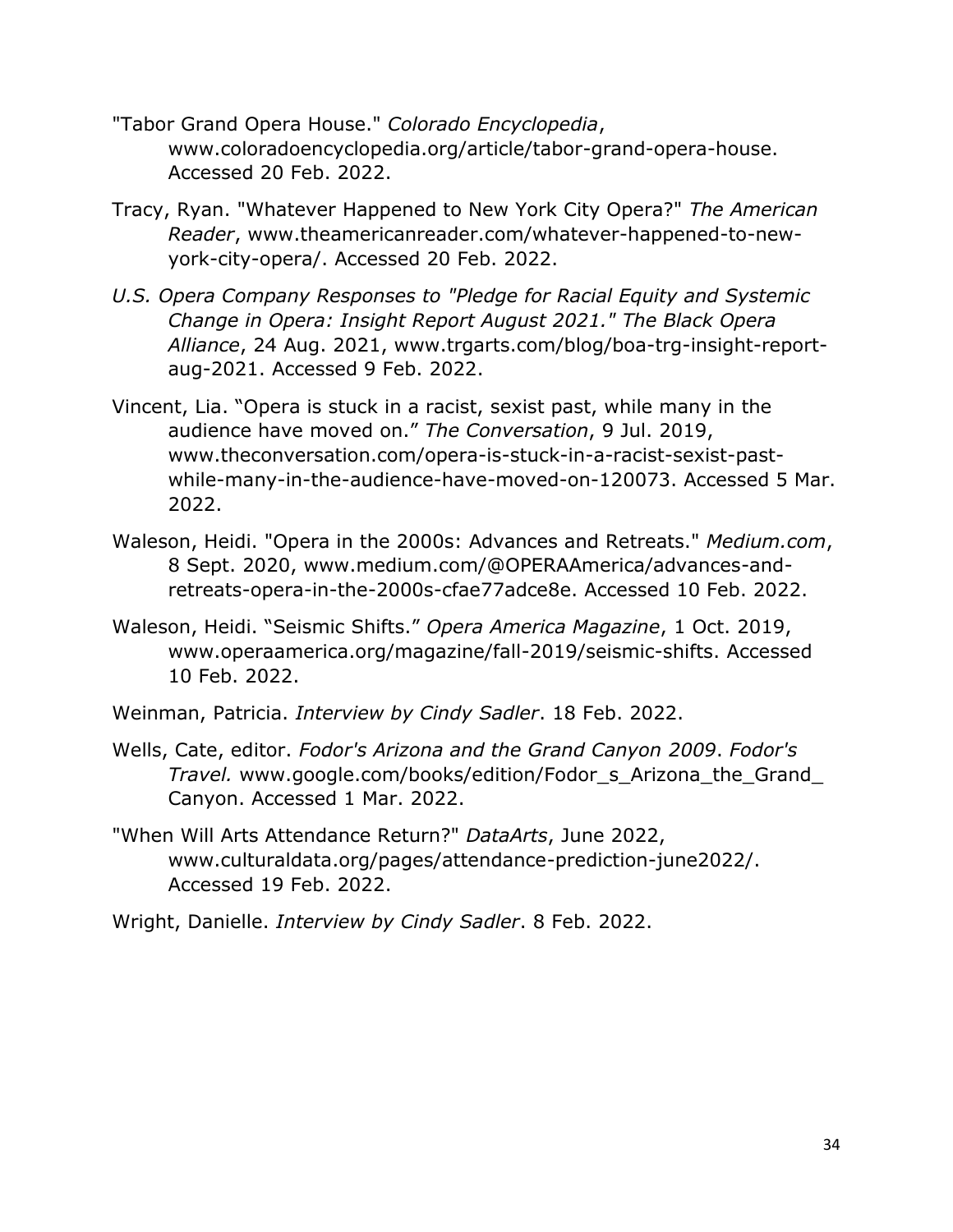# **APPENDIX A**

# **OPERA AMERICA BUDGET TIERS**

| <b>OPERA AMERICA BUDGET TIERS</b> |                                                                |                                |                                                                                                    |
|-----------------------------------|----------------------------------------------------------------|--------------------------------|----------------------------------------------------------------------------------------------------|
| <b>TIER</b>                       | <b>NUMBER OF US</b><br><b>COMPANIES IN</b><br><b>EACH TIER</b> | <b>BUDGET</b>                  | <b>EXAMPLE</b>                                                                                     |
| $\mathbf{1}$                      | 11                                                             | Over \$15,000,000              | Metropolitan Opera,<br>San Francisco<br>Opera, Chicago Lyric<br>Opera, Houston<br>Opera            |
| 2                                 | 23                                                             | \$3,000,000 to<br>\$15,000,000 | Atlanta Opera,<br>Pittsburgh Opera,<br>Austin Opera,<br>Florida Grand Opera                        |
| 3                                 | 31                                                             | \$1,000,000 to<br>\$3,000,000  | <b>Beth Morrison</b><br>Projects, Kentucky<br>Opera, Chicago<br>Opera Theater, Long<br>Beach Opera |
| 4                                 | 63                                                             | \$250,000 to<br>\$1,000,000    | OnSite Opera,<br>UrbanArias, Opera in<br>the Heights, Opera<br>Roanoke                             |
| 5                                 | 49                                                             | Under \$250,000                | Painted Sky Opera,<br>OperaMODO, Opera<br>Ebony, Opera on<br>Tap                                   |

*\*Sources: OA 2021 Annual Report, www.operaamerica.org, A Survey of U.S. OA Professional Members*